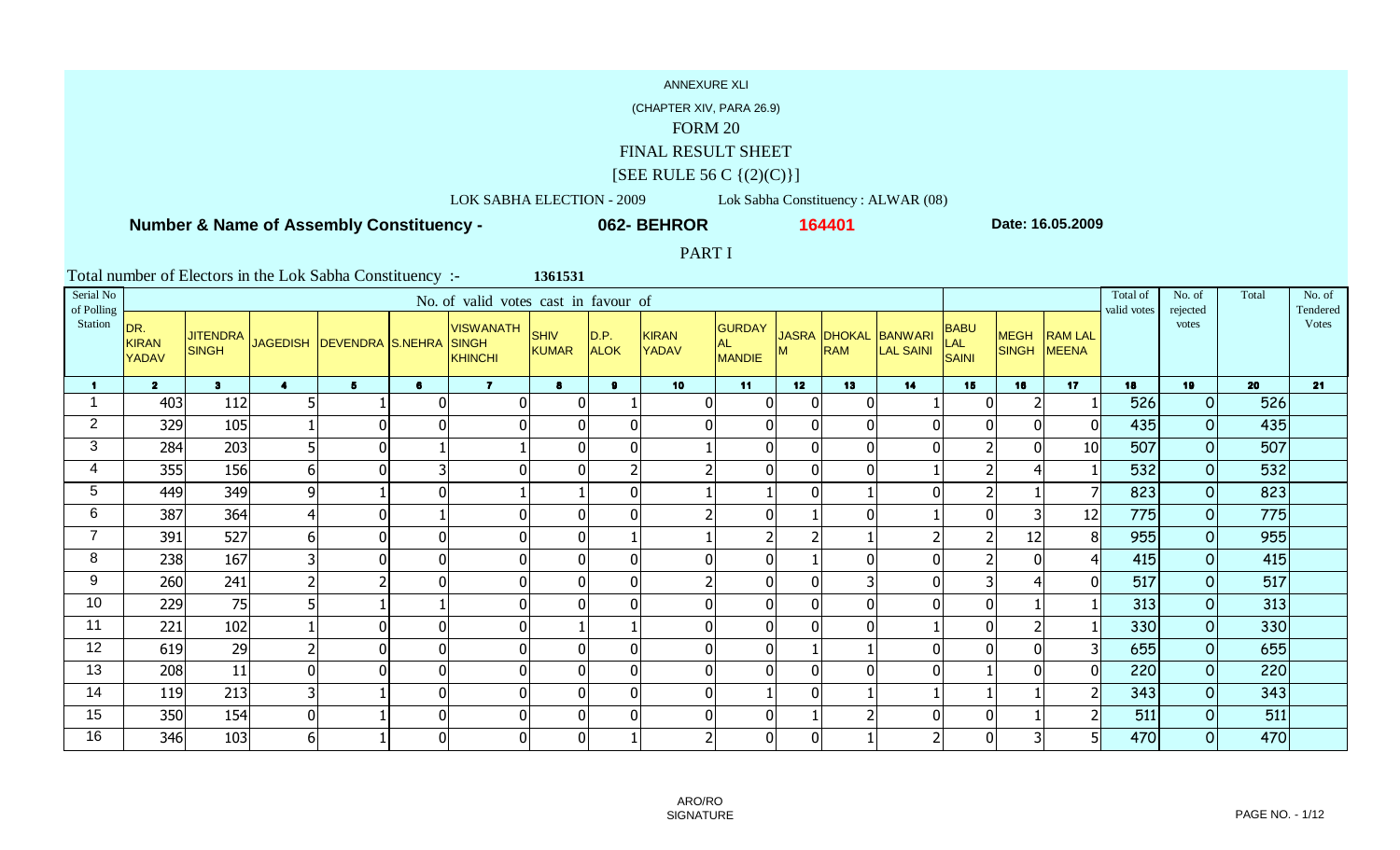## FINAL RESULT SHEET

# $[SEE$  RULE 56 C  $\{(2)(C)\}]$

LOK SABHA ELECTION - 2009 Lok Sabha Constituency : ALWAR (08) **062- BEHROR**

 **Number & Name of Assembly Constituency -**

**<sup>164401</sup> Date: 16.05.2009**

PART I

| Serial No<br>of Polling |                                     |                                 |                         |                           |                | No. of valid votes cast in favour of               |                             |                     |                              |                                             |                 |            |                                          |                      |                             |                         | Total of<br>valid votes | No. of<br>rejected | Total | No. of<br>Tendered |
|-------------------------|-------------------------------------|---------------------------------|-------------------------|---------------------------|----------------|----------------------------------------------------|-----------------------------|---------------------|------------------------------|---------------------------------------------|-----------------|------------|------------------------------------------|----------------------|-----------------------------|-------------------------|-------------------------|--------------------|-------|--------------------|
| <b>Station</b>          | DR.<br><b>KIRAN</b><br><b>YADAV</b> | <b>JITENDRA</b><br><b>SINGH</b> |                         | JAGEDISH DEVENDRA S.NEHRA |                | <b>VISWANATH</b><br><b>SINGH</b><br><b>KHINCHI</b> | <b>SHIV</b><br><b>KUMAR</b> | D.P.<br><b>ALOK</b> | <b>KIRAN</b><br><b>YADAV</b> | <b>GURDAY</b><br><b>AL</b><br><b>MANDIE</b> | м               | <b>RAM</b> | JASRA DHOKAL BANWARI<br><b>LAL SAINI</b> | BABU<br>LAL<br>SAINI | <b>MEGH</b><br><b>SINGH</b> | <b>RAM LAL</b><br>MEENA |                         | votes              |       | <b>Votes</b>       |
|                         | $\overline{2}$                      | 3 <sup>1</sup>                  | $\blacktriangleleft$    | 5                         | 6              | $\overline{7}$                                     | 8                           | 9                   | 10                           | 11                                          | 12 <sup>7</sup> | 13         | 14                                       | 15                   | 16                          | 17                      | 18                      | 19                 | 20    | 21                 |
| 17                      | 161                                 | 288                             | 2                       | $\Omega$                  | $\Omega$       | 0                                                  | $\mathbf 0$                 |                     |                              | $\Omega$                                    | $\Omega$        |            |                                          |                      |                             |                         | 469                     | $\overline{O}$     | 469   |                    |
| 18                      | 130                                 | 105                             |                         |                           |                | 0                                                  | $\mathbf 0$                 | $\overline{0}$      |                              | 0                                           |                 |            |                                          | 0                    |                             |                         | 251                     | 0                  | 251   |                    |
| 19                      | 96                                  | 114                             | $\overline{0}$          |                           | $\mathbf{0}$   | $\overline{0}$                                     | $\overline{0}$              | $\overline{0}$      |                              | $\overline{0}$                              | $\mathbf{0}$    |            |                                          | $\overline{0}$       |                             | $\Omega$                | 214                     | 0                  | 214   |                    |
| 20                      | 317                                 | 123                             | 3                       | $\overline{0}$            | $\Omega$       | $\overline{0}$                                     | $\overline{0}$              | $\overline{0}$      |                              | $\overline{0}$<br>$\overline{0}$            | $\overline{0}$  |            | $\mathbf{0}$                             | $\overline{0}$       | $\overline{0}$              |                         | 445                     | 0                  | 445   |                    |
| 21                      | 234                                 | 151                             |                         | $\mathbf 0$               |                | $\overline{0}$                                     | $\overline{0}$              | $\overline{0}$      |                              | $\overline{0}$                              | $\mathbf 0$     |            | $\mathbf 0$                              | $\overline{0}$       |                             |                         | 391                     | 0                  | 391   |                    |
| 22                      | 253                                 | 224                             | $\overline{2}$          | $\mathbf 0$               |                | 0                                                  | $\mathbf 0$                 | $\overline{0}$      |                              | $\overline{0}$                              | $\mathbf 0$     |            | $\mathbf 0$                              | 0                    | $\overline{2}$              |                         | 491                     | 0                  | 491   |                    |
| 23                      | 120                                 | 74                              | $\overline{0}$          | $\mathbf{0}$              | $\Omega$       | $\Omega$                                           | $\mathbf 0$                 | $\overline{0}$      |                              | $\overline{0}$<br>$\overline{0}$            | $\mathbf 0$     |            | $\mathbf{0}$                             | $\overline{0}$       | $\mathbf{0}$                | $\Omega$                | 194                     | $\overline{O}$     | 194   |                    |
| 24                      | 154                                 | 38                              | $\overline{0}$          | $\mathbf{0}$              | 0              | 0                                                  | $\mathbf 0$                 | $\overline{0}$      |                              | 0                                           | $\mathbf 0$     |            | $\overline{0}$                           | 0                    |                             |                         | 195                     | 0                  | 195   |                    |
| 25                      | 211                                 | 409                             | 7                       |                           | $\mathbf 0$    | $\overline{0}$                                     | $\overline{0}$              |                     |                              |                                             |                 |            | $\mathbf 0$                              | 6                    | 11                          | 9                       | 661                     | $\overline{O}$     | 661   |                    |
| 26                      | 219                                 | 364                             | 8                       |                           | $\overline{2}$ | 0                                                  |                             | $\overline{0}$      |                              | $\overline{0}$                              |                 |            |                                          |                      | 10                          | 18                      | 628                     | 0                  | 628   |                    |
| 27                      | 161                                 | 199                             | 6 <sup>1</sup>          | $\mathbf{0}$              | $\mathbf 0$    | $\Omega$                                           | $\mathbf 0$                 | $\overline{0}$      |                              |                                             | $\mathbf 0$     |            | $\Omega$                                 | $\overline{0}$       | $\overline{0}$              |                         | 373                     | 0                  | 373   |                    |
| 28                      | 57                                  | 417                             | $\overline{4}$          | $\mathbf{0}$              | $\mathbf{0}$   | ົ                                                  | $\mathbf 0$                 | $\overline{0}$      |                              | $\overline{0}$<br>$\overline{0}$            |                 |            | $\Omega$                                 | $\mathbf 0$          | $\mathbf{0}$                |                         | 481                     | 0                  | 481   |                    |
| 29                      | 244                                 | 197                             |                         | $\mathbf 0$               | $\mathbf 0$    |                                                    | $\overline{0}$              | $\overline{0}$      |                              | $\Omega$                                    | $\mathbf{0}$    |            | $\mathbf{0}$                             | $\overline{0}$       |                             |                         | 446                     | 0                  | 446   |                    |
| 30                      | 560                                 | 94                              | $\overline{\mathbf{3}}$ |                           | 0              | 0                                                  | $\mathbf 0$                 | $\overline{0}$      |                              | 3                                           |                 |            | $\mathbf 0$                              |                      | $\overline{2}$              |                         | 670                     | 0                  | 670   |                    |
| 31                      | 330                                 | 142                             | 3                       |                           | $\overline{c}$ |                                                    | $\mathbf 0$                 |                     |                              | $\overline{2}$<br>$\overline{0}$            | $\mathbf 0$     |            |                                          | 0                    |                             | 11 <sub>1</sub>         | 495                     | 0                  | 495   |                    |
| 32                      | 112                                 | 205                             |                         |                           | $\mathbf 0$    | $\overline{0}$                                     | $\overline{0}$              | $\overline{0}$      |                              | $\overline{0}$                              | $\mathbf 0$     |            | $\mathbf 0$                              | $\overline{0}$       | $\overline{2}$              |                         | 323                     | $\overline{O}$     | 323   |                    |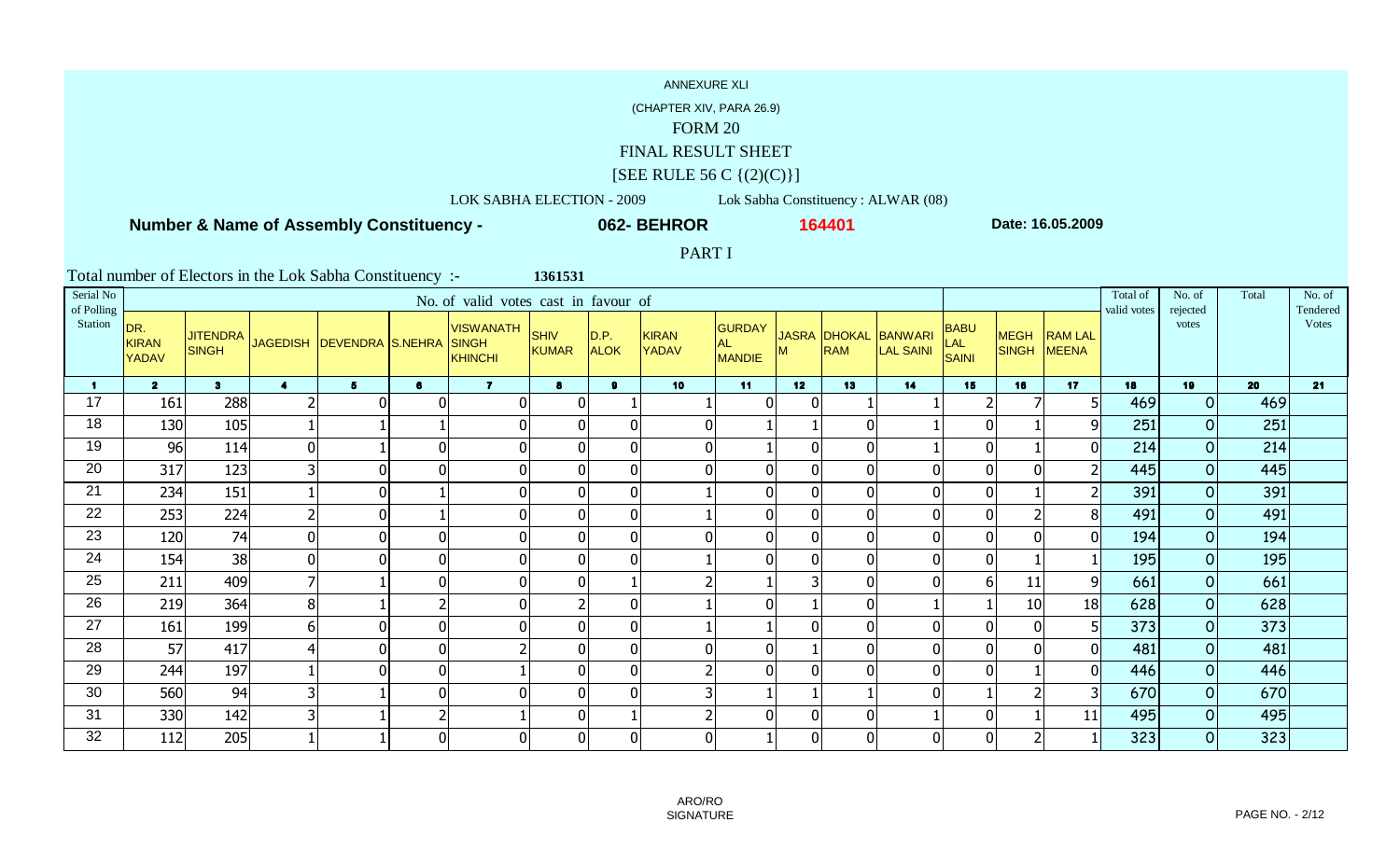# FINAL RESULT SHEET

## $[SEE$  RULE 56 C  $\{(2)(C)\}]$

LOK SABHA ELECTION - 2009 Lok Sabha Constituency : ALWAR (08)

 **Number & Name of Assembly Constituency -**

**062- BEHROR**

**<sup>164401</sup> Date: 16.05.2009**

PART I

| Serial No<br>of Polling |                              |                                 |                |                           |                | No. of valid votes cast in favour of        |                      |                     |                              |                                       |                 |     |                                   |                                    |                             |                                | Total of<br>valid votes | No. of<br>rejected | Total | No. of<br>Tendered |
|-------------------------|------------------------------|---------------------------------|----------------|---------------------------|----------------|---------------------------------------------|----------------------|---------------------|------------------------------|---------------------------------------|-----------------|-----|-----------------------------------|------------------------------------|-----------------------------|--------------------------------|-------------------------|--------------------|-------|--------------------|
| Station                 | DR.<br><b>KIRAN</b><br>YADAV | <b>JITENDRA</b><br><b>SINGH</b> |                | JAGEDISH DEVENDRA S.NEHRA |                | <b>VISWANATH</b><br><b>SINGH</b><br>KHINCHI | <b>SHIV</b><br>KUMAR | D.P.<br><b>ALOK</b> | <b>KIRAN</b><br><b>YADAV</b> | <b>GURDAY</b><br>AL.<br><b>MANDIE</b> |                 | RAM | JASRA DHOKAL BANWARI<br>LAL SAINI | <b>BABU</b><br>LAL<br><b>SAINI</b> | <b>MEGH</b><br><b>SINGH</b> | <b>RAM LAL</b><br><b>MEENA</b> |                         | votes              |       | <b>Votes</b>       |
| $\blacksquare$          | 2 <sup>1</sup>               | 3 <sup>1</sup>                  | $\overline{4}$ | 5 <sub>1</sub>            | 6              | $\overline{7}$                              | $\bullet$            | $\mathbf{9}$        | 10                           | 11                                    | 12 <sub>2</sub> | 13  | 14                                | 15                                 | 16                          | 17                             | 18                      | 19                 | 20    | 21                 |
| 33                      | 132                          | 245                             | 4              | $\Omega$                  | $\mathbf 0$    | 0                                           |                      | 0                   |                              |                                       |                 | 14  |                                   | 4                                  | 4                           |                                | 414                     | 0                  | 414   |                    |
| 34                      | 48                           | 293                             | $\overline{0}$ | $\mathbf{0}$              | $\mathbf 0$    | $\mathbf 0$                                 |                      | $\Omega$            |                              |                                       |                 |     |                                   | $\mathbf 0$                        |                             |                                | 345                     | 0                  | 345   |                    |
| 35                      | 347                          | 209                             | $\overline{2}$ | $\mathbf 0$               | $\overline{0}$ | $\mathbf 0$                                 |                      | $\mathbf 0$         |                              |                                       | $\Omega$        |     | $\Omega$                          | $\mathbf 0$                        |                             |                                | 570                     | 0                  | 570   |                    |
| 36                      | 292                          | 188                             | $\overline{0}$ | $\mathbf{0}$              | $\overline{0}$ | $\mathbf 0$                                 | $\Omega$             | $\mathbf{0}$        |                              |                                       | $\Omega$        |     | $\overline{0}$                    | $\mathbf 0$                        |                             |                                | 486                     | 0                  | 486   |                    |
| 37                      | 201                          | 52                              | $\overline{2}$ | $\overline{0}$            | 0              | $\mathbf 0$                                 | 0                    | $\mathbf 0$         |                              |                                       | $\Omega$        |     | $\mathbf 0$                       | $\boldsymbol{0}$                   | 0                           |                                | 257                     | 0                  | 257   |                    |
| 38                      | 259                          | 48                              |                | $\mathbf 0$               | $\overline{0}$ | $\mathbf 0$                                 | 0                    | $\mathbf 0$         |                              |                                       | $\mathbf 0$     |     | $\mathbf{0}$                      | $\mathbf 0$                        |                             |                                | 316                     | 0                  | 316   |                    |
| 39                      | 166                          | 463                             | 6 <sup>1</sup> | $\mathbf 0$               | $\overline{0}$ | $\mathbf 0$                                 | 0                    | $\mathbf 0$         |                              |                                       | $\Omega$        |     | $\Omega$                          |                                    | 5                           |                                | 644                     | 0                  | 644   |                    |
| 40                      | 488                          | 104                             |                | $\mathbf 0$               | $\overline{0}$ | $\mathbf 0$                                 |                      | $\mathbf{0}$        |                              |                                       | $\mathbf 0$     |     | $\Omega$                          |                                    |                             |                                | 596                     | 0                  | 596   |                    |
| 41                      | 551                          | 72                              | 0              | $\mathbf 0$               | $\overline{0}$ | $\mathbf 0$                                 |                      |                     |                              |                                       |                 |     |                                   | $\Omega$                           | U                           | $\Omega$                       | 629                     | 0                  | 629   |                    |
| 42                      | 351                          | 125                             | $\overline{2}$ |                           | $\overline{0}$ | $\Omega$                                    |                      | $\overline{0}$      |                              |                                       |                 |     |                                   | $\mathbf 0$                        |                             |                                | 487                     | 0                  | 487   |                    |
| 43                      | 591                          | 96                              |                | $\mathbf 0$               | $\overline{0}$ | $\mathbf 0$                                 |                      | $\overline{0}$      |                              |                                       |                 |     | $\overline{0}$                    | $\mathbf 0$                        |                             |                                | 693                     | 0                  | 693   |                    |
| 44                      | 201                          | 113                             | $\overline{0}$ | $\mathbf 0$               | $\overline{0}$ | $\mathbf 0$                                 | 0                    | $\mathbf{0}$        |                              |                                       | $\Omega$        |     | $\Omega$                          | $\mathbf 0$                        | $\mathbf{0}$                |                                | 316                     | 0                  | 316   |                    |
| 45                      | 312                          | 237                             | 2              | $\Omega$                  | $\overline{0}$ | $\mathbf 0$                                 | 0                    |                     |                              |                                       | $\Omega$        |     | $\mathbf{0}$                      | $\mathbf 0$                        | 61                          | 16                             | 574                     | 0                  | 574   |                    |
| 45A                     | 318                          | 140                             |                |                           | 0              | 0                                           | 0                    |                     |                              | n                                     | $\Omega$        |     | $\mathbf 0$                       | $\boldsymbol{0}$                   |                             |                                | 465                     | 0                  | 465   |                    |
| 46                      | 177                          | 188                             | 5              |                           | $\overline{0}$ | $\mathbf 0$                                 | $\overline{2}$       | $\mathbf 0$         | 0                            |                                       | $\mathbf 0$     |     | $\overline{0}$                    | $\mathbf 0$                        |                             |                                | 381                     | 0                  | 381   |                    |
| 47                      | 210                          | 291                             | 4              | $\mathbf 0$               | $\overline{0}$ | $\overline{0}$                              | $\Omega$             | $\mathbf 0$         |                              | 0                                     | $\Omega$        |     | $\overline{0}$                    |                                    |                             |                                | 509                     | 0                  | 509   |                    |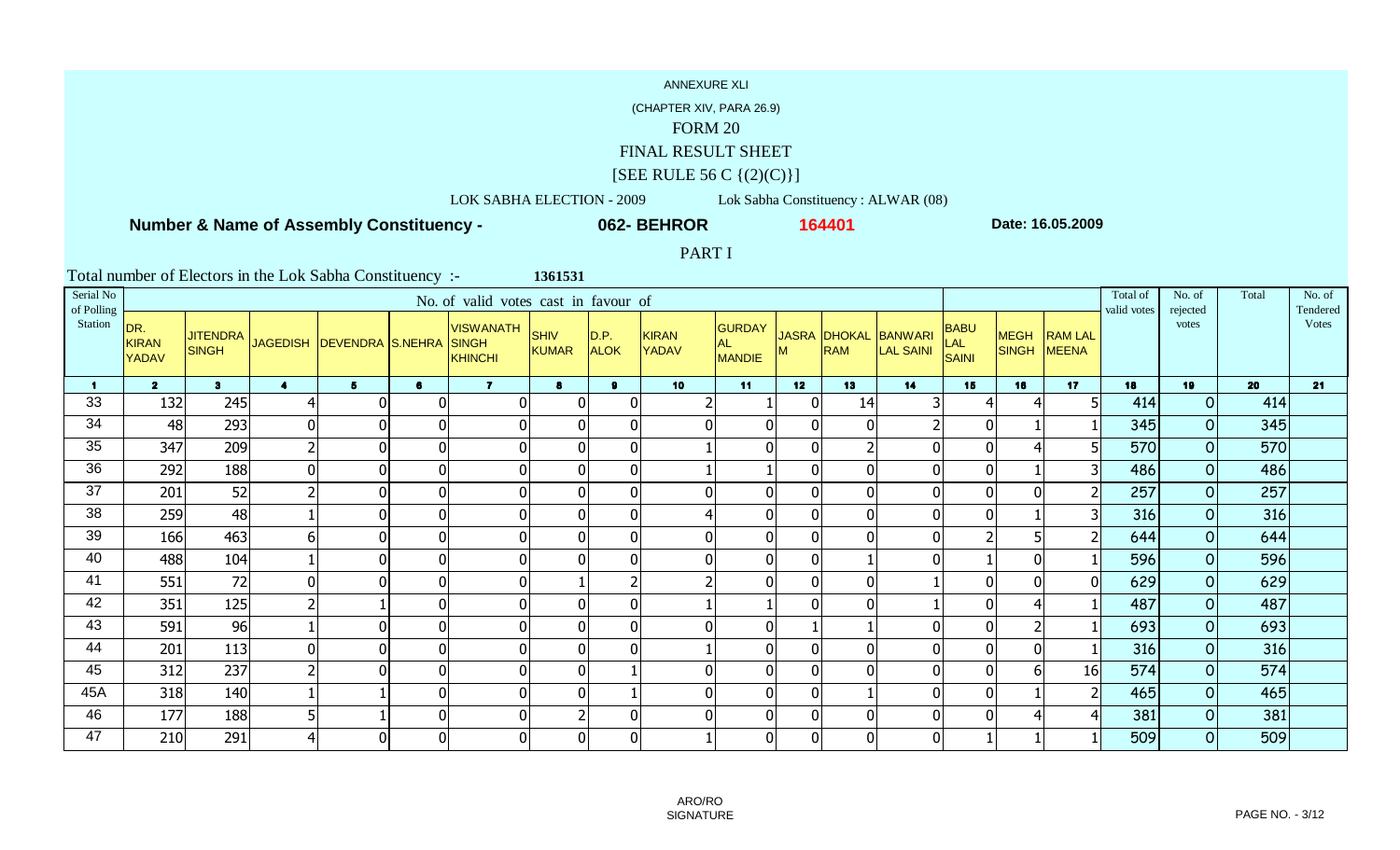## FINAL RESULT SHEET

# $[SEE$  RULE 56 C  $\{(2)(C)\}]$

LOK SABHA ELECTION - 2009 Lok Sabha Constituency : ALWAR (08) **062- BEHROR**

 **Number & Name of Assembly Constituency -**

**<sup>164401</sup> Date: 16.05.2009**

PART I

| Serial No<br>of Polling |                                     |                                 |                |                           |                | No. of valid votes cast in favour of               |                             |                     |                       |                                       |                 |            |                                          |                      |                             |                         | Total of<br>valid votes | No. of<br>rejected | Total | No. of<br>Tendered |
|-------------------------|-------------------------------------|---------------------------------|----------------|---------------------------|----------------|----------------------------------------------------|-----------------------------|---------------------|-----------------------|---------------------------------------|-----------------|------------|------------------------------------------|----------------------|-----------------------------|-------------------------|-------------------------|--------------------|-------|--------------------|
| Station                 | DR.<br><b>KIRAN</b><br><b>YADAV</b> | <b>JITENDRA</b><br><b>SINGH</b> |                | JAGEDISH DEVENDRA S.NEHRA |                | <b>VISWANATH</b><br><b>SINGH</b><br><b>KHINCHI</b> | <b>SHIV</b><br><b>KUMAR</b> | D.P.<br><b>ALOK</b> | <b>KIRAN</b><br>YADAV | <b>GURDAY</b><br>AL.<br><b>MANDIE</b> | м               | <b>RAM</b> | JASRA DHOKAL BANWARI<br><b>LAL SAINI</b> | BABU<br>LAL<br>SAINI | <b>MEGH</b><br><b>SINGH</b> | <b>RAM LAL</b><br>MEENA |                         | votes              |       | <b>Votes</b>       |
|                         | $\overline{2}$                      | 3 <sup>1</sup>                  | $\overline{4}$ | 5                         | 6              | $\overline{7}$                                     | 8                           | $\mathbf{9}$        | 10                    | 11                                    | 12 <sub>2</sub> | 13         | 14                                       | 15                   | 16                          | 17                      | 18                      | 19                 | 20    | 21                 |
| 48                      | 645                                 | 115                             | 0              |                           |                | $\Omega$                                           | $\Omega$                    | $\overline{0}$      |                       | $\overline{0}$<br>$\overline{0}$      |                 |            | $\mathbf 0$                              | $\Omega$             | $\mathbf 0$                 |                         | 765                     | 0                  | 765   |                    |
| 49                      | 363                                 | 248                             | $\overline{2}$ | $\mathbf{0}$              |                |                                                    |                             | $\overline{0}$      |                       | 3<br>$\overline{0}$                   |                 |            | $\Omega$                                 |                      |                             |                         | 631                     | 0                  | 631   |                    |
| 50                      | 346                                 | 69                              |                | $\mathbf{0}$              | $\Omega$       |                                                    | $\mathbf{0}$                | $\mathbf{0}$        |                       |                                       | $\mathbf 0$     |            |                                          | $\Omega$             |                             |                         | 431                     | $\overline{O}$     | 431   |                    |
| 51                      | 251                                 | 36                              |                | $\overline{0}$            |                | $\overline{0}$                                     |                             |                     |                       | $\overline{0}$                        | $\overline{0}$  |            |                                          | $\overline{0}$       | $\mathbf{0}$                | 3 <sup>1</sup>          | 296                     | 0                  | 296   |                    |
| 52                      | 308                                 | 117                             | $\overline{0}$ | $\mathbf 0$               | $\mathbf 0$    | $\overline{0}$                                     | $\mathbf 0$                 |                     |                       | $\overline{0}$<br>$\overline{0}$      | $\mathbf 0$     |            |                                          |                      | 3                           |                         | 436                     | 0                  | 436   |                    |
| 53                      | 363                                 | 232                             | $\overline{4}$ |                           | $\mathbf 0$    | 0                                                  | $\mathbf 0$                 | $\overline{0}$      |                       | $\overline{0}$<br>$\overline{0}$      | $\mathbf{0}$    |            |                                          |                      | $\overline{2}$              | 11                      | 616                     | 0                  | 616   |                    |
| 54                      | 618                                 | 144                             |                | 3                         | $\mathbf 0$    |                                                    | $\mathbf 0$                 | $\overline{0}$      |                       | $\overline{0}$<br>$\overline{0}$      |                 |            | $\overline{0}$                           | 0                    |                             |                         | 780                     | 0                  | 780   |                    |
| 55                      | 263                                 | 144                             |                | $\mathbf 0$               | 0              | 0                                                  | $\mathbf{0}$                | $\overline{0}$      |                       | 3                                     | $\mathbf{0}$    |            | $\overline{0}$                           | 0                    |                             |                         | 419                     | $\overline{O}$     | 419   |                    |
| 56                      | 330                                 | 106                             | 3              | $\overline{0}$            | $\mathbf 0$    | $\mathbf{0}$                                       | $\mathbf 0$                 | $\overline{0}$      |                       | $\Omega$<br>0                         | $\mathbf{0}$    |            | $\mathbf 0$                              | $\Omega$             |                             |                         | 442                     | 0                  | 442   |                    |
| 57                      | 267                                 | 67                              | 5              | $\mathbf 0$               | 0              |                                                    | $\mathbf 0$                 |                     |                       | $\overline{0}$<br>$\overline{0}$      |                 |            | $\overline{0}$                           | 0                    | $\mathbf 0$                 |                         | 346                     | 0                  | 346   |                    |
| 58                      | 405                                 | 218                             | 4              |                           | $\overline{0}$ | $\mathbf{0}$                                       | $\mathbf{0}$                | $\overline{0}$      |                       | $\Omega$                              | $\mathbf{0}$    |            |                                          | $\Omega$             |                             |                         | 638                     | 0                  | 638   |                    |
| 59                      | 209                                 | 285                             |                |                           |                | $\mathbf{0}$                                       | $\overline{0}$              | $\overline{0}$      |                       | $\overline{0}$<br>$\Omega$            | $\mathbf{0}$    |            | $\overline{0}$                           | $\mathbf 0$          |                             |                         | 503                     | 0                  | 503   |                    |
| 60                      | 118                                 | 317                             | $\overline{2}$ |                           | $\Omega$       | 0                                                  | $\overline{0}$              | $\overline{0}$      |                       | $\overline{0}$                        |                 |            | $\overline{\phantom{a}}$                 | 0                    | 4                           |                         | 451                     | 0                  | 451   |                    |
| 61                      | 716                                 | 78                              |                | $\mathbf 0$               | $\mathbf 0$    | $\overline{0}$                                     | $\mathbf 0$                 | $\overline{0}$      |                       | 3<br>$\overline{0}$                   |                 |            | $\mathbf 0$                              | $\overline{0}$       | $\overline{0}$              |                         | 801                     | 0                  | 801   |                    |
| 62                      | 262                                 | 151                             | 4              | $\mathbf 0$               | 0              | 0                                                  | $\mathbf 0$                 | $\overline{0}$      |                       | 4                                     | $\mathbf 0$     |            |                                          |                      |                             |                         | 428                     | 0                  | 428   |                    |
| 63                      | 402                                 | 112                             | 4              | $\overline{2}$            | $\mathbf 0$    | 0                                                  |                             | $\overline{0}$      |                       | $\overline{2}$<br>$\overline{0}$      |                 |            |                                          |                      | $\mathbf{0}$                |                         | 532                     | 0                  | 532   |                    |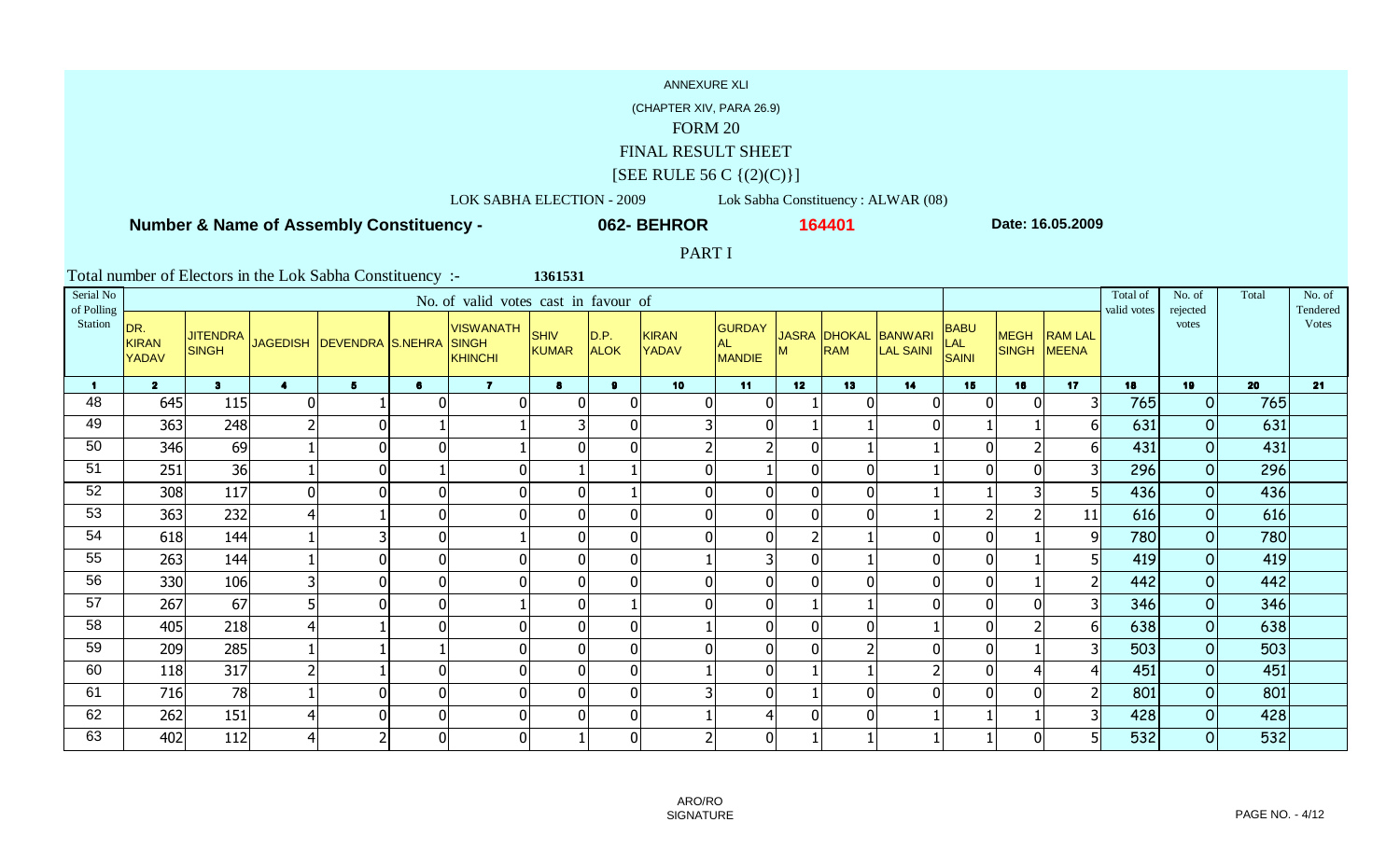## FINAL RESULT SHEET

# $[SEE$  RULE 56 C  $\{(2)(C)\}]$

LOK SABHA ELECTION - 2009 Lok Sabha Constituency : ALWAR (08)

**062- BEHROR**

 **Number & Name of Assembly Constituency -**

**<sup>164401</sup> Date: 16.05.2009**

PART I

| Serial No<br>of Polling |                                     |                                 |                         |                           |              | No. of valid votes cast in favour of               |                             |                     |                       |                                       |                 |            |                                          |                      |                             |                         | Total of<br>valid votes | No. of<br>rejected | Total | No. of<br>Tendered |
|-------------------------|-------------------------------------|---------------------------------|-------------------------|---------------------------|--------------|----------------------------------------------------|-----------------------------|---------------------|-----------------------|---------------------------------------|-----------------|------------|------------------------------------------|----------------------|-----------------------------|-------------------------|-------------------------|--------------------|-------|--------------------|
| Station                 | DR.<br><b>KIRAN</b><br><b>YADAV</b> | <b>JITENDRA</b><br><b>SINGH</b> |                         | JAGEDISH DEVENDRA S.NEHRA |              | <b>VISWANATH</b><br><b>SINGH</b><br><b>KHINCHI</b> | <b>SHIV</b><br><b>KUMAR</b> | D.P.<br><b>ALOK</b> | <b>KIRAN</b><br>YADAV | <b>GURDAY</b><br>AL.<br><b>MANDIE</b> | м               | <b>RAM</b> | JASRA DHOKAL BANWARI<br><b>LAL SAINI</b> | BABU<br>LAL<br>SAINI | <b>MEGH</b><br><b>SINGH</b> | <b>RAM LAL</b><br>MEENA |                         | votes              |       | <b>Votes</b>       |
|                         | $\overline{2}$                      | 3 <sup>1</sup>                  | $\overline{\mathbf{4}}$ | 5                         | 6            | $\overline{7}$                                     | 8                           | $\mathbf{9}$        | 10 <sup>°</sup>       | 11                                    | 12 <sub>2</sub> | 13         | 14                                       | 15                   | 16                          | 17                      | 18                      | 19                 | 20    | 21                 |
| 64                      | 269                                 | 27                              |                         | $\mathbf 0$               |              | $\Omega$                                           | $\Omega$                    | $\overline{0}$      |                       | $\overline{0}$                        | $\mathbf 0$     |            | $\mathbf 0$                              | $\Omega$             | $\mathbf 0$                 |                         | 298                     | 0                  | 298   |                    |
| 65                      | 291                                 | 36                              |                         |                           | $\Omega$     |                                                    |                             | $\overline{0}$      |                       | $\overline{0}$                        | $\mathbf{0}$    |            | $\mathbf{0}$                             | $\Omega$             |                             |                         | 340                     | 0                  | 340   |                    |
| 66                      | 339                                 | 228                             | $\overline{0}$          |                           | $\mathbf{0}$ |                                                    | $\mathbf{0}$                | $\overline{0}$      |                       | 0<br>$\Omega$                         | $\mathbf 0$     |            | $\overline{0}$                           | 0                    |                             |                         | 576                     | 0                  | 576   |                    |
| 67                      | 273                                 | 181                             | 8 <sup>1</sup>          |                           | $\mathbf{0}$ | $\overline{0}$                                     | $\overline{0}$              | $\overline{0}$      |                       | $\overline{0}$                        | $\overline{0}$  |            | $\mathbf{0}$                             | $\overline{0}$       | 4                           | 8                       | 476                     | 0                  | 476   |                    |
| 68                      | 394                                 | 255                             | 3                       | 5                         | 0            | $\overline{0}$                                     | $\mathbf 0$                 | $\overline{0}$      |                       | $\overline{0}$<br>$\overline{0}$      | $\mathbf 0$     |            | $\boldsymbol{0}$                         |                      |                             | 10                      | 669                     | 0                  | 669   |                    |
| 69                      | 425                                 | 85                              | $\overline{2}$          | $\mathbf{0}$              | $\mathbf 0$  | 0                                                  | $\mathbf{0}$                | $\overline{0}$      |                       | $\overline{0}$<br>$\overline{0}$      | $\mathbf{0}$    |            | $\mathbf 0$                              | 0                    | $\mathbf{0}$                |                         | 512                     | 0                  | 512   |                    |
| 70                      | 117                                 | 124                             |                         | $\mathbf{0}$              | $\mathbf 0$  | 0                                                  |                             |                     |                       | $\overline{0}$<br>$\overline{0}$      | $\mathbf 0$     |            | $\mathbf{0}$                             | $\overline{0}$       |                             |                         | 247                     | 0                  | 247   |                    |
| 71                      | 71                                  | 398                             | 5                       |                           | 0            | 0                                                  | $\mathbf 0$                 | $\overline{0}$      |                       |                                       | $\mathbf{0}$    |            | $\mathbf{0}$                             | 0                    |                             |                         | 481                     | $\overline{O}$     | 481   |                    |
| 72                      | 278                                 | 188                             | $\overline{2}$          |                           |              | $\mathbf{0}$                                       | $\overline{0}$              | $\overline{0}$      |                       | $\Omega$                              | $\mathbf{0}$    |            |                                          |                      |                             |                         | 485                     | $\overline{O}$     | 485   |                    |
| 73                      | 123                                 | 305                             | 7                       | $\mathbf 0$               |              | 0                                                  | $\mathbf 0$                 | $\overline{0}$      |                       | $\overline{0}$                        | $\mathbf 0$     |            | $\overline{0}$                           | $\mathbf 0$          | $\overline{2}$              |                         | 448                     | 0                  | 448   |                    |
| 74                      | 285                                 | 117                             | 3                       | $\mathbf{0}$              | $\Omega$     | $\Omega$                                           | $\mathbf 0$                 | $\overline{0}$      |                       | 0<br>$\Omega$                         | $\mathbf{0}$    |            | $\Omega$                                 |                      | $\overline{0}$              |                         | 409                     | 0                  | 409   |                    |
| 75                      | 275                                 | 122                             | $\overline{2}$          | $\mathbf{0}$              | $\mathbf{0}$ | $\mathbf{0}$                                       | $\mathbf{0}$                | $\overline{0}$      |                       | $\overline{0}$                        |                 |            | $\overline{0}$                           |                      |                             |                         | 406                     | $\overline{O}$     | 406   |                    |
| 76                      | 346                                 | 150                             | $\overline{\mathsf{3}}$ | $\mathbf{0}$              | $\Omega$     | 0                                                  | $\mathbf{0}$                | $\overline{0}$      |                       | 01<br>$\overline{0}$                  |                 |            | $\Omega$                                 |                      | $\mathbf{0}$                |                         | 502                     | 0                  | 502   |                    |
| 77                      | 431                                 | 186                             | $\overline{\mathsf{3}}$ |                           | 0            | $\overline{0}$                                     |                             | $\overline{0}$      |                       | $\overline{0}$<br>$\overline{0}$      | $\mathbf 0$     |            |                                          |                      | $\overline{0}$              |                         | 625                     | 0                  | 625   |                    |
| 78                      | 269                                 | 219                             | $6 \mid$                |                           | 0            | 0                                                  | $\mathbf 0$                 | $\overline{0}$      |                       | 0 <br>$\overline{0}$                  | $\mathbf 0$     |            | $\mathbf 0$                              | 0                    | $\overline{0}$              |                         | 499                     | 0                  | 499   |                    |
| 79                      | 309                                 | 144                             | $\overline{0}$          | $\overline{0}$            | $\mathbf 0$  | $\overline{0}$                                     | $\overline{0}$              | $\overline{0}$      |                       | $\overline{2}$<br>$\overline{0}$      | $\mathbf 0$     |            | $\mathbf 0$                              | $\overline{0}$       | $\overline{2}$              |                         | 461                     | $\overline{O}$     | 461   |                    |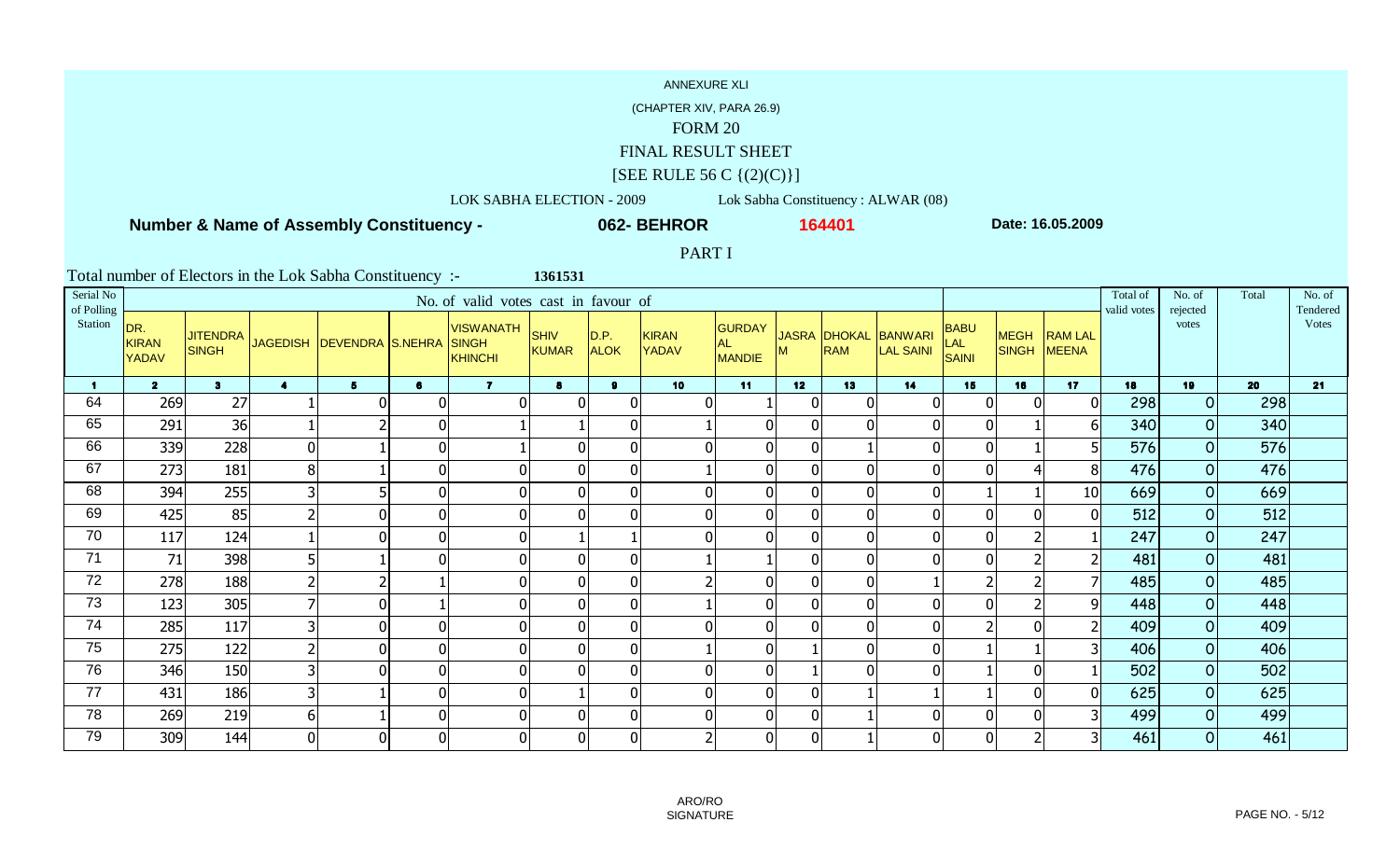## FINAL RESULT SHEET

# $[SEE$  RULE 56 C  $\{(2)(C)\}]$

LOK SABHA ELECTION - 2009 Lok Sabha Constituency : ALWAR (08)

 **Number & Name of Assembly Constituency -**

**062- BEHROR**

**<sup>164401</sup> Date: 16.05.2009**

PART I

| Serial No<br>of Polling |                                     |                                 |                         |                           |                | No. of valid votes cast in favour of               |                             |                     |                       |                                       |                 |            |                                          |                      |                             |                         | Total of<br>valid votes | No. of<br>rejected | Total | No. of<br>Tendered |
|-------------------------|-------------------------------------|---------------------------------|-------------------------|---------------------------|----------------|----------------------------------------------------|-----------------------------|---------------------|-----------------------|---------------------------------------|-----------------|------------|------------------------------------------|----------------------|-----------------------------|-------------------------|-------------------------|--------------------|-------|--------------------|
| Station                 | DR.<br><b>KIRAN</b><br><b>YADAV</b> | <b>JITENDRA</b><br><b>SINGH</b> |                         | JAGEDISH DEVENDRA S.NEHRA |                | <b>VISWANATH</b><br><b>SINGH</b><br><b>KHINCHI</b> | <b>SHIV</b><br><b>KUMAR</b> | D.P.<br><b>ALOK</b> | <b>KIRAN</b><br>YADAV | <b>GURDAY</b><br>AL.<br><b>MANDIE</b> | м               | <b>RAM</b> | JASRA DHOKAL BANWARI<br><b>LAL SAINI</b> | BABU<br>LAL<br>SAINI | <b>MEGH</b><br><b>SINGH</b> | <b>RAM LAL</b><br>MEENA |                         | votes              |       | <b>Votes</b>       |
|                         | $\overline{2}$                      | 3 <sup>1</sup>                  | $\overline{\mathbf{4}}$ | 5                         | 6              | $\overline{7}$                                     | 8                           | $\mathbf{9}$        | 10                    | 11                                    | 12 <sub>2</sub> | 13         | 14                                       | 15                   | 16                          | 17                      | 18                      | 19                 | 20    | 21                 |
| 80                      | 457                                 | 182                             | 5                       | $\mathbf 0$               |                |                                                    | $\mathbf 0$                 | $\overline{0}$      |                       | 0                                     | $\Omega$        |            | 0                                        | $\Omega$             |                             |                         | 650                     | 0                  | 650   |                    |
| 81                      | 383                                 | 148                             | $\overline{2}$          |                           | $\Omega$       | $\overline{0}$                                     | $\mathbf 0$                 | $\overline{0}$      | 0                     | $\overline{0}$                        |                 |            | $\mathbf{0}$                             | $\Omega$             |                             |                         | 541                     | 0                  | 541   |                    |
| 82                      | 238                                 | 59                              | $\overline{0}$          | $\mathbf{0}$              | $\mathbf{0}$   | $\Omega$                                           | $\mathbf{0}$                | $\overline{0}$      |                       | $\Omega$                              | $\mathbf{0}$    |            | $\overline{0}$                           | $\Omega$             |                             |                         | 299                     | 0                  | 299   |                    |
| 83                      | 234                                 | 93                              | $\overline{0}$          | $\overline{0}$            | $\mathbf{0}$   | $\overline{0}$                                     | $\overline{0}$              | $\overline{0}$      |                       | $\overline{0}$<br>$\overline{0}$      | $\overline{0}$  |            | $\mathbf{0}$                             | $\overline{0}$       | $\mathbf{0}$                |                         | 328                     | 0                  | 328   |                    |
| 84                      | 86                                  | 572                             | 3                       |                           | 0              | $\overline{0}$                                     | $\mathbf 0$                 | $\overline{0}$      |                       | $\overline{0}$<br>$\overline{0}$      | $\mathbf 0$     |            | $\boldsymbol{0}$                         |                      |                             |                         | 667                     | 0                  | 667   |                    |
| 85                      | 687                                 | 99                              |                         | $\mathbf{0}$              | $\mathbf 0$    | 0                                                  |                             | $\overline{0}$      |                       | $\overline{0}$                        | $\mathbf{0}$    |            | $\mathbf 0$                              |                      |                             |                         | 794                     | 0                  | 794   |                    |
| 86                      | 517                                 | 62                              | $\overline{0}$          | $\mathbf{0}$              | $\mathbf 0$    | 0                                                  | $\mathbf 0$                 | $\overline{0}$      |                       | $\overline{0}$                        | $\mathbf 0$     |            | $\mathbf{0}$                             | $\overline{0}$       | $\mathbf{0}$                |                         | 580                     | 0                  | 580   |                    |
| 87                      | 52                                  | 100                             |                         |                           | 0              | $\Omega$                                           | $\mathbf 0$                 | $\overline{0}$      |                       | 0                                     | $\mathbf 0$     |            | $\mathbf 0$                              | 0                    |                             |                         | 158                     | $\overline{O}$     | 158   |                    |
| 88                      | 299                                 | 111                             | 5                       |                           | 0              |                                                    | $\overline{0}$              | $\overline{0}$      |                       |                                       |                 |            | $\overline{0}$                           |                      |                             |                         | 432                     | $\overline{O}$     | 432   |                    |
| 89                      | 350                                 | 155                             |                         |                           | 0              | 0                                                  | $\mathbf 0$                 | $\overline{0}$      |                       | $\Omega$<br>$\overline{0}$            | $\mathbf 0$     |            | $\mathbf 0$                              | $\mathbf 0$          | $\mathbf 0$                 |                         | 511                     | 0                  | 511   |                    |
| 90                      | 565                                 | 243                             | $\overline{2}$          | $\overline{0}$            | $\overline{0}$ | $\Omega$                                           | $\mathbf 0$                 | $\overline{0}$      | 0                     | $\Omega$                              | $\mathbf{0}$    |            | $\Omega$                                 | $\Omega$             | 3                           |                         | 813                     | $\overline{O}$     | 813   |                    |
| 91                      | 435                                 | 113                             |                         |                           | $\overline{0}$ | $\mathbf{0}$                                       | $\overline{0}$              | $\overline{0}$      |                       | $\overline{0}$<br>$\Omega$            | $\mathbf{0}$    |            | $\Omega$                                 | $\mathbf 0$          | $\overline{0}$              |                         | 555                     | 0                  | 555   |                    |
| 92                      | 361                                 | 82                              |                         | $\mathbf 0$               |                | $\Omega$                                           | $\mathbf{0}$                | $\overline{0}$      |                       | $\Omega$                              | $\mathbf{0}$    |            |                                          |                      |                             |                         | 454                     | 0                  | 454   |                    |
| 93                      | 195                                 | 225                             | $5\vert$                | $\overline{2}$            | 0              | $\overline{0}$                                     | $\overline{0}$              |                     |                       | $\overline{0}$<br>3                   |                 |            | $\mathbf 0$                              | $\mathbf 0$          |                             |                         | 436                     | 0                  | 436   |                    |
| 94                      | 255                                 | 121                             |                         | $\mathbf 0$               | 0              | 0                                                  | $\mathbf 0$                 | 0                   |                       | 0 <br>$\overline{0}$                  | $\mathbf 0$     |            | $\mathbf 0$                              | 0                    | $\overline{0}$              |                         | 378                     | 0                  | 378   |                    |
| 95                      | 251                                 | 77                              | $\overline{0}$          | $\overline{0}$            | $\mathbf 0$    | 0                                                  |                             | $\overline{0}$      |                       | $\overline{0}$                        | $\mathbf 0$     |            | $\mathbf 0$                              | $\overline{0}$       |                             |                         | 331                     | $\overline{O}$     | 331   |                    |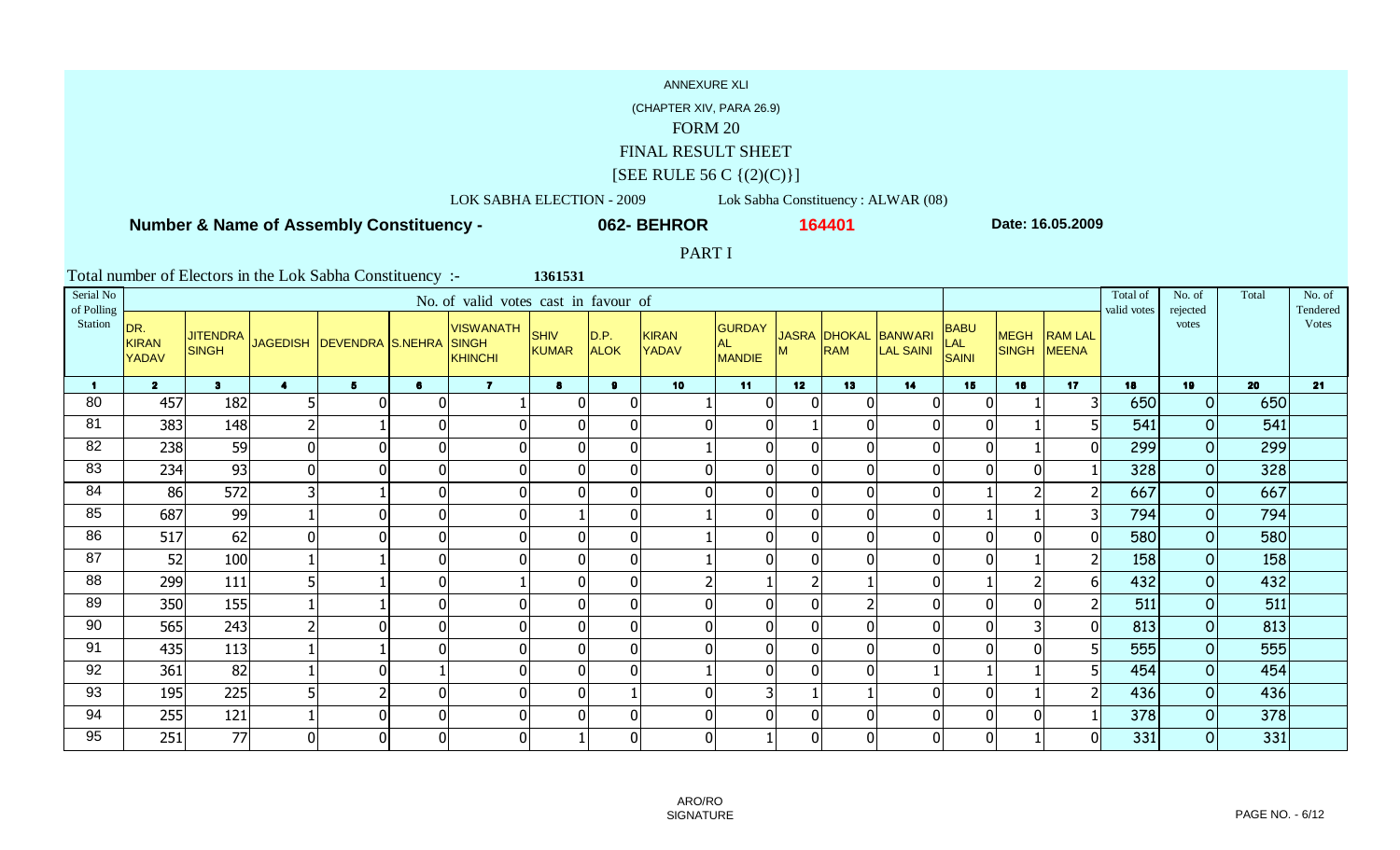## FINAL RESULT SHEET

# $[SEE$  RULE 56 C  $\{(2)(C)\}]$

LOK SABHA ELECTION - 2009 Lok Sabha Constituency : ALWAR (08)

 **Number & Name of Assembly Constituency -**

**062- BEHROR**

**<sup>164401</sup> Date: 16.05.2009**

PART I

| Serial No<br>of Polling |                              |                                 |                |                           |                | No. of valid votes cast in favour of        |                             |                     |                              |                                       |                 |            |                                          |                                           |                             |                                | Total of<br>valid votes | No. of<br>rejected | Total | No. of<br>Tendered |
|-------------------------|------------------------------|---------------------------------|----------------|---------------------------|----------------|---------------------------------------------|-----------------------------|---------------------|------------------------------|---------------------------------------|-----------------|------------|------------------------------------------|-------------------------------------------|-----------------------------|--------------------------------|-------------------------|--------------------|-------|--------------------|
| Station                 | DR.<br><b>KIRAN</b><br>YADAV | <b>JITENDRA</b><br><b>SINGH</b> |                | JAGEDISH DEVENDRA S.NEHRA |                | <b>VISWANATH</b><br><b>SINGH</b><br>KHINCHI | <b>SHIV</b><br><b>KUMAR</b> | D.P.<br><b>ALOK</b> | <b>KIRAN</b><br><b>YADAV</b> | <b>GURDAY</b><br>AL.<br><b>MANDIE</b> |                 | <b>RAM</b> | JASRA DHOKAL BANWARI<br><b>LAL SAINI</b> | <b>BABU</b><br><b>LAL</b><br><b>SAINI</b> | <b>MEGH</b><br><b>SINGH</b> | <b>RAM LAL</b><br><b>MEENA</b> |                         | votes              |       | <b>Votes</b>       |
| $\blacksquare$          | 2 <sup>1</sup>               | 3 <sup>1</sup>                  | $\overline{4}$ | 5 <sub>1</sub>            | 6              | $\overline{7}$                              | 8                           | 9 <sup>1</sup>      | 10                           | 11                                    | 12 <sub>2</sub> | 13         | 14                                       | 15                                        | 16                          | 17                             | 18                      | 19                 | 20    | 21                 |
| 96                      | 451                          | 143                             | 3              |                           | $\overline{0}$ | $\Omega$                                    |                             |                     |                              |                                       |                 |            | 0                                        |                                           |                             | 61                             | 609                     | $\overline{0}$     | 609   |                    |
| 97                      | 402                          | 113                             |                |                           | $\overline{0}$ | $\Omega$                                    | 0                           | $\mathbf 0$         |                              | ΩI                                    |                 |            | $\mathbf{0}$                             |                                           | $\overline{0}$              |                                | 523                     | 0                  | 523   |                    |
| 98                      | 402                          | 141                             | $\overline{2}$ | $\Omega$                  | $\overline{0}$ | $\mathbf 0$                                 | $\Omega$                    | $\mathbf 0$         |                              | 0                                     |                 |            | $\mathbf{0}$                             |                                           |                             | 8 <sup>1</sup>                 | 556                     | 0                  | 556   |                    |
| 99                      | 120                          | 148                             | $\overline{2}$ | $\mathbf{0}$              | 0              | $\mathbf 0$                                 | $\Omega$                    | $\overline{0}$      |                              |                                       | $\Omega$        |            | $\overline{0}$                           | $\Omega$                                  | 0                           |                                | 273                     | $\overline{O}$     | 273   |                    |
| 100                     | 281                          | 38                              | $\overline{0}$ | $\mathbf 0$               | 0              | $\boldsymbol{0}$                            | $\mathbf 0$                 | $\mathbf 0$         |                              | ΩI                                    | $\Omega$        |            | $\mathbf 0$                              | 01                                        |                             | 0                              | 320                     | $\overline{O}$     | 320   |                    |
| 101                     | 429                          | 213                             | 3              |                           | $\overline{0}$ | 0                                           | $\Omega$                    | $\mathbf 0$         |                              | ΩI                                    | $\Omega$        |            | $\mathbf{0}$                             |                                           |                             |                                | 654                     | 0                  | 654   |                    |
| 102                     | 367                          | 82                              |                | 0                         | 0              | $\mathbf 0$                                 | $\Omega$                    | $\mathbf 0$         |                              | ΩI                                    | $\Omega$        |            | $\mathbf{0}$                             | $\Omega$                                  | $\overline{0}$              | 3 <sup>1</sup>                 | 454                     | $\overline{O}$     | 454   |                    |
| 103                     | 383                          | 77                              | $\overline{2}$ |                           | $\overline{0}$ | $\mathbf 0$                                 | $\Omega$                    | $\mathbf 0$         |                              | U                                     |                 |            | $\mathbf{0}$                             | $\Omega$                                  |                             |                                | 472                     | $\overline{O}$     | 472   |                    |
| 104                     | 530                          | 174                             | $\overline{2}$ | $\Omega$                  | 0              | $\mathbf 0$                                 | $\Omega$                    | $\mathbf 0$         |                              | U                                     |                 |            | $\mathbf{0}$                             | ΩI                                        |                             | 3 <sup>1</sup>                 | 712                     | $\overline{O}$     | 712   |                    |
| 105                     | 269                          | 91                              |                |                           | $\overline{0}$ | $\mathbf 0$                                 | $\Omega$                    |                     |                              |                                       |                 |            | $\mathbf 0$                              |                                           |                             | 3 <sup>1</sup>                 | 369                     | $\overline{O}$     | 369   |                    |
| 106                     | 204                          | 162                             |                | 0                         |                | $\mathbf 0$                                 |                             | $\overline{0}$      |                              | 0                                     |                 |            | $\overline{0}$                           |                                           | 3                           |                                | 383                     | $\overline{O}$     | 383   |                    |
| 107                     | 384                          | 128                             |                | $\Omega$                  | $\overline{0}$ | $\mathbf 0$                                 | $\mathbf 0$                 | $\mathbf 0$         |                              | ΩI                                    |                 |            | $\mathbf{0}$                             | $\Omega$                                  |                             | 3 <sup>1</sup>                 | 519                     | $\overline{O}$     | 519   |                    |
| 108                     | 406                          | 102                             | $\overline{0}$ | $\mathbf 0$               | $\overline{0}$ | $\boldsymbol{0}$                            | $\Omega$                    | $\mathbf 0$         |                              | ΩI                                    | $\Omega$        |            | $\mathbf{0}$                             | $\Omega$                                  |                             |                                | 515                     | $\overline{O}$     | 515   |                    |
| 109                     | 275                          | 58                              | $\overline{0}$ | $\mathbf 0$               | 0              | $\boldsymbol{0}$                            | $\mathbf 0$                 | $\mathbf 0$         |                              | ΩI                                    | $\Omega$        |            |                                          | $\Omega$                                  | 0                           |                                | 337                     | $\overline{O}$     | 337   |                    |
| 110                     | 178                          | 108                             |                | $\mathbf 0$               | 0              | $\mathbf 0$                                 | $\Omega$                    | $\mathbf 0$         |                              | 0                                     | $\Omega$        |            | $\mathbf 0$                              |                                           |                             |                                | 291                     | $\overline{O}$     | 291   |                    |
| 111                     | 168                          | 180                             | $\overline{3}$ | $\Omega$                  |                | $\mathbf 0$                                 | $\Omega$                    | $\overline{0}$      |                              | 01                                    | $\Omega$        |            | $\mathbf 0$                              | $\overline{0}$                            | $\overline{0}$              |                                | 356                     | $\overline{O}$     | 356   |                    |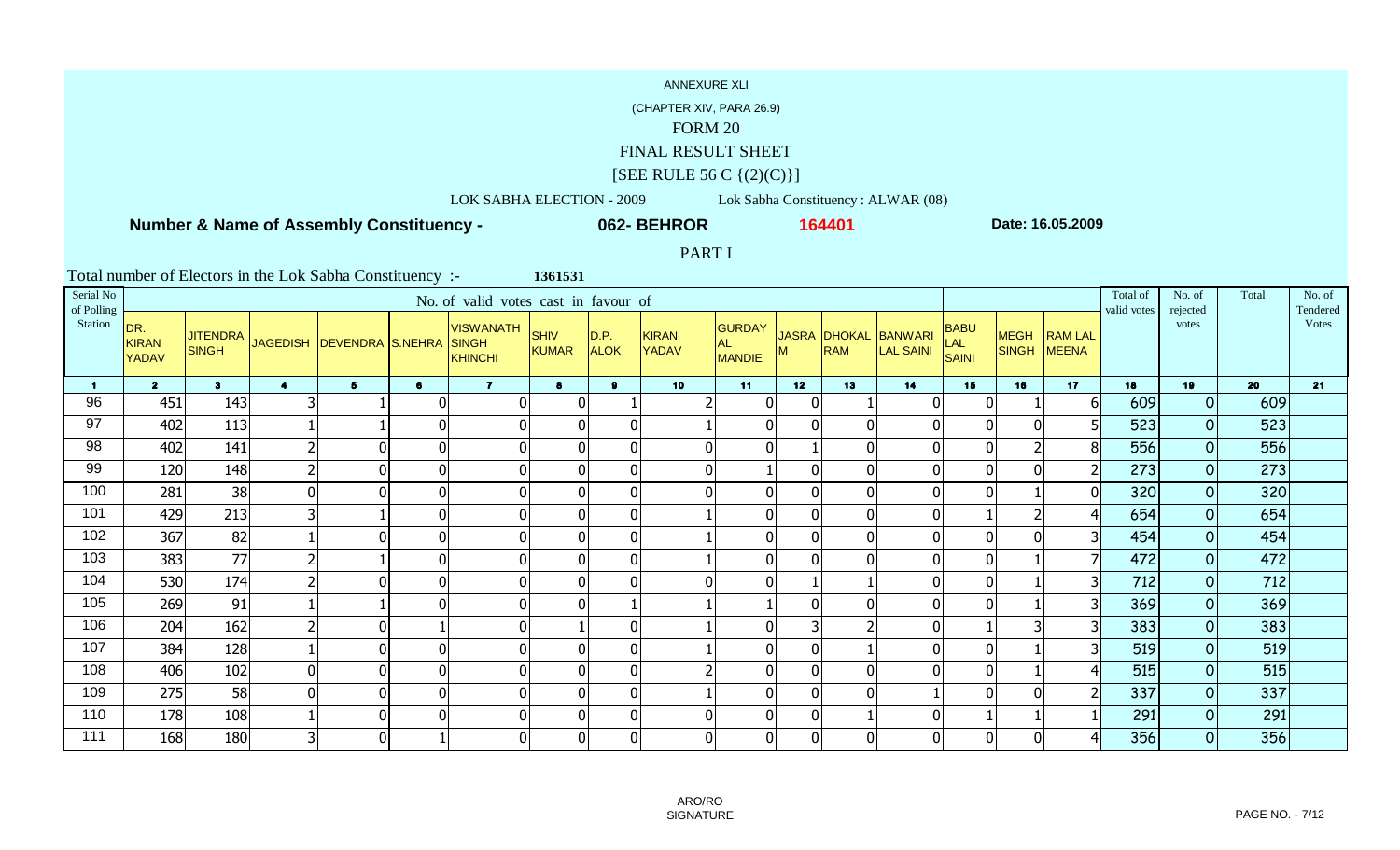## FINAL RESULT SHEET

# $[SEE$  RULE 56 C  $\{(2)(C)\}]$

LOK SABHA ELECTION - 2009 Lok Sabha Constituency : ALWAR (08)

**062- BEHROR**

 **Number & Name of Assembly Constituency -**

**<sup>164401</sup> Date: 16.05.2009**

PART I

| Serial No<br>of Polling |                              |                                 |                         |                           |                | No. of valid votes cast in favour of        |                      |                     |                              |                                       |                          |            |                                          |                                    |                             |                                | Total of<br>valid votes | No. of<br>rejected | Total | No. of<br>Tendered |
|-------------------------|------------------------------|---------------------------------|-------------------------|---------------------------|----------------|---------------------------------------------|----------------------|---------------------|------------------------------|---------------------------------------|--------------------------|------------|------------------------------------------|------------------------------------|-----------------------------|--------------------------------|-------------------------|--------------------|-------|--------------------|
| Station                 | DR.<br><b>KIRAN</b><br>YADAV | <b>JITENDRA</b><br><b>SINGH</b> |                         | JAGEDISH DEVENDRA S.NEHRA |                | <b>VISWANATH</b><br><b>SINGH</b><br>KHINCHI | <b>SHIV</b><br>KUMAR | D.P.<br><b>ALOK</b> | <b>KIRAN</b><br><b>YADAV</b> | <b>GURDAY</b><br>AL.<br><b>MANDIE</b> |                          | <b>RAM</b> | JASRA DHOKAL BANWARI<br><b>LAL SAINI</b> | <b>BABU</b><br>LAL<br><b>SAINI</b> | <b>MEGH</b><br><b>SINGH</b> | <b>RAM LAL</b><br><b>MEENA</b> |                         | votes              |       | <b>Votes</b>       |
| $\blacksquare$          | 2 <sup>1</sup>               | 3 <sup>1</sup>                  | $\overline{\mathbf{4}}$ | 5 <sub>1</sub>            | 6              | $\overline{7}$                              | $\bullet$            | $\mathbf{9}$        | 10                           | 11                                    | 12 <sub>2</sub>          | 13         | 14                                       | 15                                 | 16                          | 17                             | 18                      | 19                 | 20    | 21                 |
| 112                     | 399                          | 48                              | 0                       | $\Omega$                  | $\mathbf 0$    | 0                                           |                      | 0                   |                              |                                       |                          |            | $\Omega$                                 | $\Omega$                           | 0                           | $\overline{0}$                 | 447                     | 0                  | 447   |                    |
| 113                     | 491                          | 230                             |                         | $\overline{2}$            | $\mathbf 0$    | $\mathbf 0$                                 |                      | $\overline{0}$      |                              |                                       | $\overline{\mathcal{L}}$ |            |                                          |                                    | 31                          | 10                             | 746                     | 0                  | 746   |                    |
| 114                     | 364                          | 168                             |                         | $\mathbf 0$               | $\overline{0}$ | $\mathbf 0$                                 |                      | $\mathbf 0$         |                              |                                       | $\mathbf 0$              |            | $\Omega$                                 | $\Omega$                           |                             | .61                            | 541                     | 0                  | 541   |                    |
| 115                     | 230                          | 196                             | 4                       | $\mathbf{0}$              | $\overline{0}$ | $\mathbf 0$                                 | $\Omega$             | $\mathbf{0}$        |                              |                                       | $\overline{2}$           |            | $\Omega$                                 |                                    |                             |                                | 436                     | 0                  | 436   |                    |
| 116                     | 416                          | 106                             | $\overline{c}$          |                           | 0              | $\mathbf 0$                                 | 0                    | $\mathbf 0$         |                              |                                       |                          |            | $\mathbf 0$                              | 0                                  | 0                           |                                | 527                     | 0                  | 527   |                    |
| 117                     | 81                           | 204                             | $\overline{2}$          |                           |                | $\mathbf 0$                                 |                      |                     |                              |                                       |                          |            | $\mathbf{0}$                             | $\mathbf 0$                        | $\overline{2}$              |                                | 300                     | 0                  | 300   |                    |
| 118                     | 254                          | 154                             | $\overline{0}$          |                           | $\overline{0}$ | $\mathbf 0$                                 | 0                    | $\mathbf 0$         |                              |                                       |                          |            | $\Omega$                                 |                                    | 0                           |                                | 416                     | $\overline{O}$     | 416   |                    |
| 119                     | 803                          | 60                              |                         | $\mathbf 0$               | $\overline{0}$ | $\mathbf 0$                                 |                      |                     |                              |                                       | $\Omega$                 |            |                                          |                                    | $\Omega$                    | 8                              | 877                     | 0                  | 877   |                    |
| 120                     | 748                          | 111                             | $\overline{2}$          |                           | $\overline{0}$ | $\mathbf 0$                                 | 0                    | $\overline{0}$      |                              |                                       |                          |            | $\overline{0}$                           |                                    |                             |                                | 865                     | 0                  | 865   |                    |
| 121                     | 46                           | 337                             | 5                       | $\Omega$                  | $\overline{0}$ | 0                                           |                      | $\overline{0}$      |                              |                                       | $\Omega$                 |            | $\Omega$                                 |                                    |                             |                                | 396                     | 0                  | 396   |                    |
| 122                     | 256                          | 224                             |                         |                           | $\overline{0}$ | $\mathbf 0$                                 |                      | $\overline{0}$      |                              |                                       | $\mathbf 0$              |            |                                          | $\mathbf{0}$                       |                             |                                | 492                     | 0                  | 492   |                    |
| 123                     | 121                          | 102                             | $\overline{2}$          | $\mathbf 0$               | $\overline{0}$ | $\mathbf 0$                                 | 0                    | $\mathbf{0}$        |                              |                                       | $\overline{2}$           |            | $\Omega$                                 |                                    |                             |                                | 235                     | 0                  | 235   |                    |
| 124                     | 346                          | 237                             | 2                       | $\Omega$                  |                | $\mathbf 0$                                 | 0                    | $\mathbf 0$         |                              |                                       | $\Omega$                 |            |                                          | $\Omega$                           |                             | ΩI                             | 594                     | 0                  | 594   |                    |
| 125                     | 577                          | 158                             |                         | $\mathbf 0$               | $\overline{0}$ | 0                                           | 0                    | $\mathbf{0}$        |                              |                                       | $\Omega$                 | ∩          | $\mathbf{0}$                             | $\mathbf 0$                        |                             | 0                              | 738                     | 0                  | 738   |                    |
| 126                     | 270                          | 386                             | 3                       | $\mathbf 0$               | $\overline{0}$ |                                             |                      |                     | 3                            |                                       | $\mathbf 0$              |            | $\Omega$                                 |                                    |                             |                                | 669                     | 0                  | 669   |                    |
| 127                     | 292                          | 162                             | $\overline{3}$          | $\overline{2}$            |                | $\overline{0}$                              | $\Omega$             | $\mathbf 0$         |                              | 0                                     | $\Omega$                 |            | $\overline{0}$                           |                                    |                             |                                | 464                     | $\overline{O}$     | 464   |                    |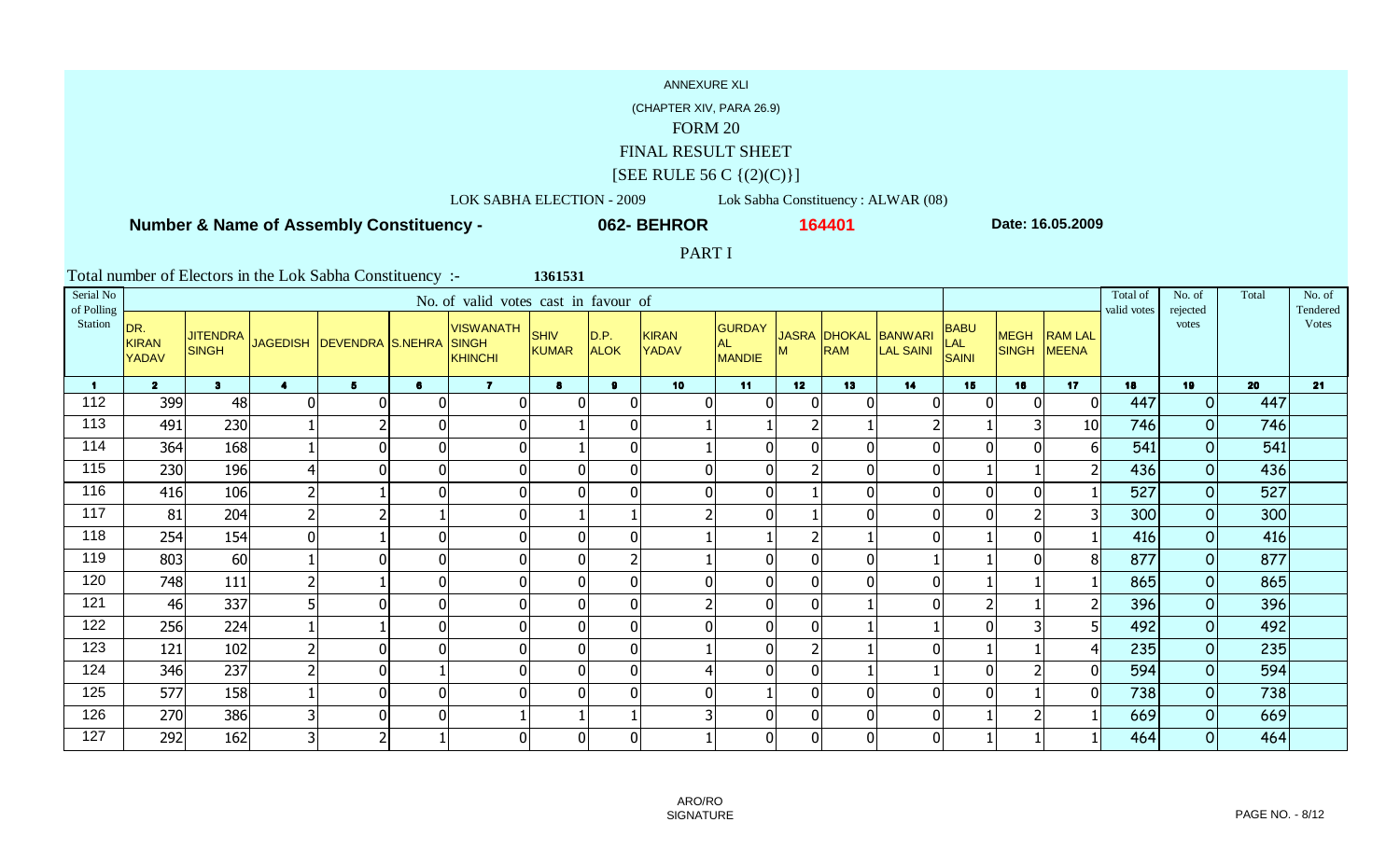## FINAL RESULT SHEET

# $[SEE$  RULE 56 C  $\{(2)(C)\}]$

LOK SABHA ELECTION - 2009 Lok Sabha Constituency : ALWAR (08)

**062- BEHROR**

 **Number & Name of Assembly Constituency -**

**<sup>164401</sup> Date: 16.05.2009**

PART I

| Serial No<br>of Polling |                                     |                                 |                         |                           |                | No. of valid votes cast in favour of        |                             |                     |                              |                                      |                 |            |                                   |                             |                             |                         | Total of<br>valid votes | No. of<br>rejected | Total | No. of<br>Tendered |
|-------------------------|-------------------------------------|---------------------------------|-------------------------|---------------------------|----------------|---------------------------------------------|-----------------------------|---------------------|------------------------------|--------------------------------------|-----------------|------------|-----------------------------------|-----------------------------|-----------------------------|-------------------------|-------------------------|--------------------|-------|--------------------|
| Station                 | DR.<br><b>KIRAN</b><br><b>YADAV</b> | <b>JITENDRA</b><br><b>SINGH</b> |                         | JAGEDISH DEVENDRA S.NEHRA |                | <b>VISWANATH</b><br><b>SINGH</b><br>KHINCHI | <b>SHIV</b><br><b>KUMAR</b> | D.P.<br><b>ALOK</b> | <b>KIRAN</b><br><b>YADAV</b> | <b>GURDAY</b><br><b>AL</b><br>MANDIE |                 | <b>RAM</b> | JASRA DHOKAL BANWARI<br>LAL SAINI | <b>BABU</b><br>LAL<br>SAINI | <b>MEGH</b><br><b>SINGH</b> | <b>RAM LAL</b><br>MEENA |                         | votes              |       | <b>Votes</b>       |
| $\mathbf 1$             | 2 <sup>1</sup>                      | 3 <sup>1</sup>                  | $\overline{\mathbf{4}}$ | 5 <sub>1</sub>            | 6              | $\overline{7}$                              | 8                           | $\mathbf{9}$        | 10                           | 11                                   | 12 <sub>2</sub> | 13         | 14                                | 15                          | 16                          | 17                      | 18                      | 19                 | 20    | 21                 |
| 128                     | 334                                 | 119                             | 0                       |                           | $\overline{0}$ | 0                                           |                             | $\boldsymbol{0}$    |                              |                                      | $\Omega$        |            | $\mathbf 0$                       |                             | 0                           |                         | 455                     | $\overline{O}$     | 455   |                    |
| 129                     | 187                                 | 177                             | $\overline{2}$          | $\Omega$                  | $\overline{0}$ | $\Omega$                                    | 0                           | 0                   |                              | ΩI                                   | $\Omega$        |            | $\mathbf{0}$                      |                             |                             |                         | 370                     | $\overline{O}$     | 370   |                    |
| 130                     | 338                                 | 212                             | $\overline{0}$          | 0                         | $\overline{0}$ | $\mathbf 0$                                 |                             | $\mathbf 0$         |                              | 0                                    | $\Omega$        |            | $\mathbf{0}$                      | $\Omega$                    |                             |                         | 556                     | 0                  | 556   |                    |
| 131                     | 302                                 | 133                             | 2                       | 0                         | 0              | $\mathbf 0$                                 | $\Omega$                    | $\mathbf 0$         |                              |                                      |                 |            | $\overline{0}$                    | 0                           | $\overline{0}$              |                         | 445                     | $\overline{O}$     | 445   |                    |
| 131A                    | 301                                 | 170                             |                         | $\mathbf 0$               | 0              | $\mathbf 0$                                 | $\overline{0}$              | $\overline{0}$      |                              | ΩI                                   | $\Omega$        |            | $\mathbf 0$                       | 01                          |                             |                         | 475                     | $\overline{O}$     | 475   |                    |
| 132                     | 241                                 | 473                             | 4                       | $\overline{2}$            | $\overline{2}$ | $\Omega$                                    | $\Omega$                    | $\mathbf 0$         |                              |                                      |                 |            |                                   |                             |                             |                         | 736                     | 0                  | 736   |                    |
| 133                     | 154                                 | 215                             |                         |                           | $\overline{0}$ | $\Omega$                                    | $\mathbf 0$                 | $\mathbf 0$         |                              | 01                                   | $\Omega$        |            | $\mathbf{0}$                      | $\Omega$                    | $\overline{0}$              |                         | 374                     | $\overline{O}$     | 374   |                    |
| 134                     | 276                                 | 300                             |                         |                           |                | $\Omega$                                    | $\Omega$                    | $\mathbf 0$         |                              |                                      | $\Omega$        |            |                                   |                             | $\overline{0}$              |                         | 585                     | 0                  | 585   |                    |
| 135                     | 243                                 | 357                             | 8 <sup>1</sup>          |                           | $\overline{0}$ | $\overline{0}$                              |                             | $\mathbf 0$         |                              |                                      | $\Omega$        |            | $\overline{2}$                    |                             | 4                           |                         | 630                     | $\overline{O}$     | 630   |                    |
| 136                     | 358                                 | 121                             | 0                       |                           | $\overline{0}$ | $\mathbf 0$                                 | $\Omega$                    | $\mathbf 0$         |                              | 0                                    | $\Omega$        |            | $\mathbf 0$                       |                             | $\overline{0}$              |                         | 482                     | $\overline{O}$     | 482   |                    |
| 137                     | 193                                 | 123                             |                         | 0                         | $\overline{0}$ | $\mathbf 0$                                 | $\Omega$                    | 0                   |                              | ΩI                                   | $\Omega$        |            | $\mathbf 0$                       |                             | 0                           |                         | 321                     | $\overline{O}$     | 321   |                    |
| 138                     | 447                                 | 159                             | $\overline{0}$          |                           | $\overline{0}$ | $\mathbf 0$                                 | $\mathbf 0$                 | $\overline{2}$      |                              | ΩI                                   |                 |            | $\mathbf{0}$                      | 01                          | $\overline{0}$              | 6 <sup>1</sup>          | 616                     | $\overline{0}$     | 616   |                    |
| 139                     | 329                                 | 141                             | $\overline{0}$          | $\Omega$                  | $\overline{0}$ |                                             | $\Omega$                    | $\mathbf 0$         |                              | ΩI                                   | $\Omega$        |            | $\mathbf{0}$                      |                             | 3                           |                         | 488                     | $\overline{O}$     | 488   |                    |
| 140                     | 324                                 | 144                             |                         |                           |                | 0                                           | $\overline{0}$              | $\mathbf 0$         |                              | ΩI                                   | $\Omega$        |            | $\mathbf 0$                       | 01                          |                             |                         | 477                     | $\overline{O}$     | 477   |                    |
| 140A                    | 281                                 | 107                             | 0                       |                           | $\overline{0}$ | 0                                           | $\Omega$                    | $\mathbf 0$         |                              | ΩI                                   | $\Omega$        |            | $\mathbf 0$                       | $\Omega$                    |                             | $\Omega$                | 390                     | 0                  | 390   |                    |
| 141                     | 379                                 | 250                             |                         | $\mathbf{0}$              | 0              |                                             | $\Omega$                    | $\overline{0}$      |                              | 01                                   | $\overline{0}$  |            | $\overline{0}$                    | $\overline{0}$              | $\overline{2}$              |                         | 639                     | $\overline{O}$     | 639   |                    |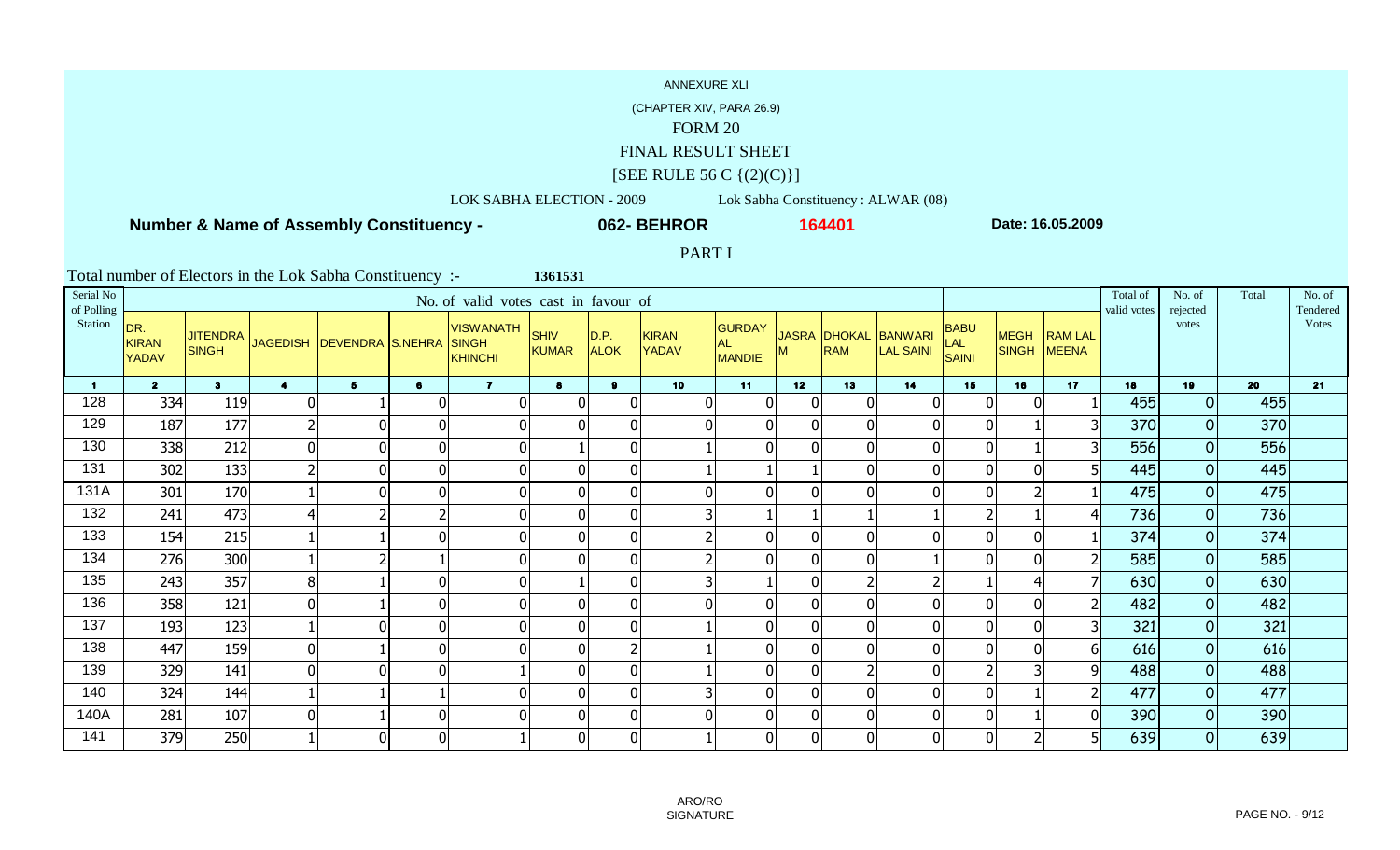## FINAL RESULT SHEET

# $[SEE$  RULE 56 C  $\{(2)(C)\}]$

LOK SABHA ELECTION - 2009 Lok Sabha Constituency : ALWAR (08)

**062- BEHROR**

 **Number & Name of Assembly Constituency -**

**<sup>164401</sup> Date: 16.05.2009**

PART I

| Serial No<br>of Polling |                              |                                 |                |                           |                | No. of valid votes cast in favour of        |                      |                     |                              |                                       |                 |     |                                          |                                    |                             |                                | Total of<br>valid votes | No. of<br>rejected | Total | No. of<br>Tendered |
|-------------------------|------------------------------|---------------------------------|----------------|---------------------------|----------------|---------------------------------------------|----------------------|---------------------|------------------------------|---------------------------------------|-----------------|-----|------------------------------------------|------------------------------------|-----------------------------|--------------------------------|-------------------------|--------------------|-------|--------------------|
| Station                 | DR.<br><b>KIRAN</b><br>YADAV | <b>JITENDRA</b><br><b>SINGH</b> |                | JAGEDISH DEVENDRA S.NEHRA |                | <b>VISWANATH</b><br><b>SINGH</b><br>KHINCHI | <b>SHIV</b><br>KUMAR | D.P.<br><b>ALOK</b> | <b>KIRAN</b><br><b>YADAV</b> | <b>GURDAY</b><br>AL.<br><b>MANDIE</b> |                 | RAM | JASRA DHOKAL BANWARI<br><b>LAL SAINI</b> | <b>BABU</b><br>LAL<br><b>SAINI</b> | <b>MEGH</b><br><b>SINGH</b> | <b>RAM LAL</b><br><b>MEENA</b> |                         | votes              |       | <b>Votes</b>       |
| $\blacksquare$          | 2 <sup>1</sup>               | 3 <sup>1</sup>                  | $\overline{4}$ | 5 <sub>1</sub>            | 6              | $\overline{7}$                              | $\bullet$            | $\mathbf{9}$        | 10                           | 11                                    | 12 <sub>2</sub> | 13  | 14                                       | 15                                 | 16                          | 17                             | 18                      | 19                 | 20    | 21                 |
| 142                     | 119                          | 103                             |                | $\Omega$                  |                | 0                                           |                      | 0                   |                              |                                       |                 |     | $\Omega$                                 | $\Omega$                           |                             |                                | 227                     | 0                  | 227   |                    |
| 143                     | 228                          | 241                             |                |                           | $\mathbf{0}$   | $\mathbf 0$                                 |                      | $\Omega$            |                              |                                       |                 |     | $\overline{0}$                           | $\mathbf 0$                        |                             |                                | 478                     | 0                  | 478   |                    |
| 144                     | 353                          | 114                             | 4              |                           | $\overline{0}$ | $\mathbf 0$                                 |                      | $\mathbf{0}$        |                              |                                       |                 |     | $\Omega$                                 | $\mathbf 0$                        |                             | 11                             | 490                     | 0                  | 490   |                    |
| 145                     | 501                          | 81                              | $\overline{0}$ |                           | $\overline{2}$ | $\mathbf 0$                                 | $\Omega$             | $\mathbf{0}$        |                              |                                       | $\Omega$        |     | $\overline{0}$                           | $\mathbf 0$                        | $\overline{0}$              | 4                              | 589                     | 0                  | 589   |                    |
| 146                     | 244                          | 153                             | $\overline{3}$ | $\overline{0}$            | $\overline{0}$ | $\mathbf 0$                                 | 0                    | $\mathbf 0$         |                              |                                       | $\Omega$        |     | $\mathbf 0$                              | $\boldsymbol{0}$                   | 0                           |                                | 403                     | 0                  | 403   |                    |
| 147                     | 474                          | 105                             |                | $\mathbf 0$               |                | $\mathbf 0$                                 | 0                    | $\mathbf 0$         |                              |                                       | $\mathbf 0$     |     | $\mathbf{0}$                             | $\mathbf 0$                        | 0                           |                                | 586                     | 0                  | 586   |                    |
| 148                     | 262                          | 198                             | $\overline{2}$ | $\mathbf 0$               | $\overline{0}$ | $\mathbf 0$                                 | 0                    | $\mathbf 0$         |                              |                                       | $\Omega$        |     | $\mathbf{0}$                             | $\overline{0}$                     |                             |                                | 465                     | 0                  | 465   |                    |
| 149                     | 176                          | 226                             | 3 <sup>1</sup> |                           |                | $\mathbf 0$                                 |                      | $\mathbf{0}$        |                              |                                       | $\mathbf 0$     |     | $\overline{0}$                           | $\mathbf 0$                        |                             |                                | 411                     | $\overline{O}$     | 411   |                    |
| 150                     | 277                          | 129                             | $\overline{2}$ | $\mathbf 0$               | $\overline{0}$ | $\mathbf 0$                                 |                      |                     |                              |                                       |                 |     |                                          | $\mathbf 0$                        |                             |                                | 415                     | $\overline{O}$     | 415   |                    |
| 151                     | 133                          | 230                             | 6 <sup>1</sup> | $\Omega$                  | $\overline{0}$ | 0                                           | 0                    |                     |                              |                                       |                 |     |                                          | 3                                  |                             |                                | 386                     | 0                  | 386   |                    |
| 152                     | 642                          | 162                             | 3              |                           | $\overline{0}$ | $\mathbf 0$                                 | 0                    | $\overline{0}$      |                              |                                       |                 |     | $\overline{0}$                           | $\mathbf 0$                        |                             |                                | 814                     | $\overline{O}$     | 814   |                    |
| 153                     | 204                          | 26                              | $\overline{0}$ | $\mathbf 0$               | $\overline{0}$ | $\mathbf 0$                                 | 0                    | $\mathbf{0}$        |                              |                                       | $\Omega$        |     | $\Omega$                                 | $\overline{2}$                     |                             |                                | 236                     | 0                  | 236   |                    |
| 154                     | 631                          | 198                             | 4              | $\Omega$                  | $\overline{2}$ | 2                                           | 0                    |                     |                              |                                       | $\Omega$        |     |                                          |                                    |                             | 9                              | 853                     | 0                  | 853   |                    |
| 155                     | 80                           | 464                             | 6 <sup>1</sup> |                           | $\overline{0}$ | 0                                           | $\mathbf 0$          | $\mathbf 0$         |                              |                                       |                 |     | $\mathbf{0}$                             | $\Omega$                           | 5                           | 4                              | 566                     | 0                  | 566   |                    |
| 156                     | 121                          | 498                             | 4              |                           | $\overline{0}$ | $\mathbf 0$                                 | $\Omega$             | $\mathbf 0$         | 0                            |                                       | 4               |     | $\Omega$                                 |                                    | 5                           |                                | 636                     | 0                  | 636   |                    |
| 157                     | 91                           | 387                             | 5 <sup>1</sup> | $\mathbf 0$               | $\overline{0}$ | $\overline{0}$                              | $\Omega$             | $\mathbf 0$         | $\overline{0}$               |                                       |                 |     |                                          | $\overline{2}$                     | 4                           |                                | 500                     | 0                  | 500   |                    |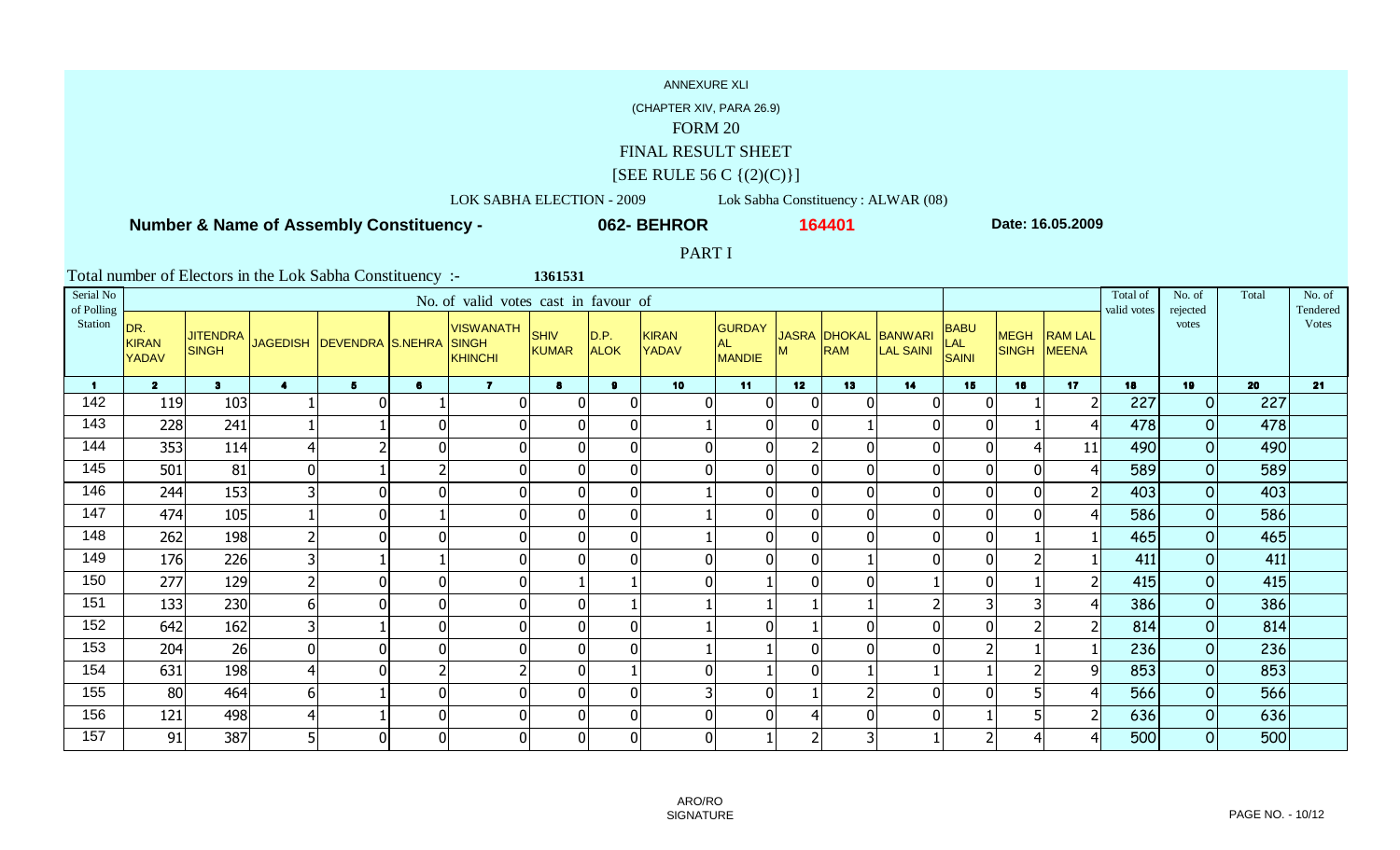## FINAL RESULT SHEET

# $[SEE$  RULE 56 C  $\{(2)(C)\}]$

LOK SABHA ELECTION - 2009 Lok Sabha Constituency : ALWAR (08)**062- BEHROR**

 **Number & Name of Assembly Constituency -**

**<sup>164401</sup> Date: 16.05.2009**

PART I

**1361531**Total number of Electors in the Lok Sabha Constituency :-

| Serial No<br>of Polling |                                     |                                 |                         |                           |                  | No. of valid votes cast in favour of               |                             |                     |                              |                                      |                 |     |                                   |                             |                             |                                | Total of<br>valid votes | No. of<br>rejected | Total | No. of<br>Tendered |
|-------------------------|-------------------------------------|---------------------------------|-------------------------|---------------------------|------------------|----------------------------------------------------|-----------------------------|---------------------|------------------------------|--------------------------------------|-----------------|-----|-----------------------------------|-----------------------------|-----------------------------|--------------------------------|-------------------------|--------------------|-------|--------------------|
| Station                 | DR.<br><b>KIRAN</b><br><b>YADAV</b> | <b>JITENDRA</b><br><b>SINGH</b> |                         | JAGEDISH DEVENDRA S.NEHRA |                  | <b>VISWANATH</b><br><b>SINGH</b><br><b>KHINCHI</b> | <b>SHIV</b><br><b>KUMAR</b> | D.P.<br><b>ALOK</b> | <b>KIRAN</b><br><b>YADAV</b> | <b>GURDAY</b><br><b>AL</b><br>MANDIE |                 | RAM | JASRA DHOKAL BANWARI<br>LAL SAINI | <b>BABU</b><br>LAL<br>SAINI | <b>MEGH</b><br><b>SINGH</b> | <b>RAM LAL</b><br><b>MEENA</b> |                         | votes              |       | <b>Votes</b>       |
|                         | 2 <sup>7</sup>                      | 3 <sup>1</sup>                  | $\overline{\mathbf{4}}$ | $5 -$                     | 6                | $\mathbf{7}$                                       | 8                           | $\mathbf{9}$        | 10                           | 11                                   | 12 <sub>2</sub> | 13  | 14                                | 15                          | 16                          | 17                             | 18                      | 19                 | 20    | 21                 |
| 158                     | 154                                 | 530                             | $\overline{9}$          | 0                         | $\overline{0}$   | $\Omega$                                           |                             | 0                   | 2                            |                                      |                 |     | $\mathbf 0$                       |                             | 2                           | $\Omega$                       | 698                     | 0                  | 698   |                    |
| 159                     | 117                                 | 481                             | $\epsilon$              |                           | 0                | $\overline{0}$                                     | 0                           | 0                   |                              |                                      |                 |     | $\mathbf 0$                       |                             |                             |                                | 623                     | $\overline{O}$     | 623   |                    |
| 160                     | 90                                  | 304                             | $\overline{2}$          |                           |                  | $\Omega$                                           |                             | $\mathbf 0$         |                              |                                      | $\Omega$        |     | $\overline{0}$                    |                             |                             |                                | 400                     | 0                  | 400   |                    |
| 161                     | 50                                  | 514                             | $\mathsf{S}$            | $\overline{0}$            | $\overline{0}$   | $\boldsymbol{0}$                                   | 0                           | 0                   |                              |                                      | $\Omega$        |     | $\overline{0}$                    |                             |                             |                                | 576                     | 0                  | 576   |                    |
| 162                     | 11                                  | 298                             | $\mathsf{S}$            | $\overline{0}$            | $\boldsymbol{0}$ | $\overline{0}$                                     | 0                           | $\mathbf{0}$        |                              |                                      |                 |     | $\overline{0}$                    |                             |                             | 0                              | 317                     | 0                  | 317   |                    |
| 163                     | 113                                 | 52                              |                         | 0                         | $\overline{0}$   | $\overline{0}$                                     | 0                           |                     |                              |                                      | $\Omega$        |     | $\overline{0}$                    |                             | $\overline{0}$              |                                | 170                     | $\overline{O}$     | 170   |                    |
| 164                     | 498                                 | 130                             | 0                       |                           | $\overline{2}$   | $\boldsymbol{0}$                                   | 0                           | $\mathbf 0$         |                              |                                      | $\Omega$        |     | $\mathbf{0}$                      |                             | $\overline{0}$              |                                | 636                     | $\overline{O}$     | 636   |                    |
| 165                     | 87                                  | 246                             |                         | 0                         | 8                | $\boldsymbol{0}$                                   |                             | $\Omega$            |                              |                                      |                 |     | $\mathbf{0}$                      |                             |                             |                                | 359                     | $\overline{O}$     | 359   |                    |
| 166                     | 221                                 | 325                             | 6 <sup>1</sup>          | $\overline{0}$            |                  |                                                    | $\Omega$                    |                     |                              |                                      | $\Omega$        |     | $\overline{0}$                    |                             |                             |                                | 561                     | $\overline{O}$     | 561   |                    |
| 167                     | 169                                 | 330                             | 41                      | 0                         | $\overline{0}$   | 0                                                  | 0                           | $\Omega$            | 3                            |                                      |                 |     |                                   |                             |                             |                                | 511                     | $\overline{O}$     | 511   |                    |
| 168                     | 464                                 | 115                             | $\overline{2}$          |                           | $\overline{0}$   | $\mathbf 0$                                        | 0                           |                     |                              |                                      |                 |     |                                   |                             |                             |                                | 591                     | $\overline{O}$     | 591   |                    |
| 169                     | 48                                  | 294                             | 6 <sup>1</sup>          | 0                         |                  | $\boldsymbol{0}$                                   | 0                           | $\mathbf{0}$        |                              |                                      | $\Omega$        |     | $\mathbf{0}$                      |                             |                             |                                | 355                     | 0                  | 355   |                    |
| 170                     | 107                                 | 212                             | 5                       | $\overline{0}$            | $\overline{0}$   | $\overline{0}$                                     | 0                           | $\mathbf 0$         |                              |                                      | $\Omega$        |     | $\mathbf{0}$                      |                             |                             |                                | 331                     | $\overline{O}$     | 331   |                    |
| 171                     | 105                                 | 125                             | $\mathsf{2}$            | $\overline{0}$            |                  | $\overline{0}$                                     | 0                           | $\mathbf 0$         |                              | U                                    | $\Omega$        |     | $\overline{0}$                    |                             |                             |                                | 236                     | 0                  | 236   |                    |
| 172                     | 627                                 | 76                              | 0                       | $\overline{0}$            |                  | $\boldsymbol{0}$                                   |                             |                     |                              |                                      |                 |     | $\overline{0}$                    |                             | $\overline{0}$              |                                | 712                     | $\overline{O}$     | 712   |                    |
| 173                     | 590                                 | 60                              | 41                      | $\overline{0}$            | $\overline{0}$   | $\mathbf 0$                                        | $\Omega$                    | $\mathbf 0$         | $\overline{0}$               | 0                                    |                 |     | $\overline{0}$                    | $\Omega$                    | $\overline{0}$              |                                | 656                     | $\overline{O}$     | 656   |                    |

ARO/ROSIGNATURE